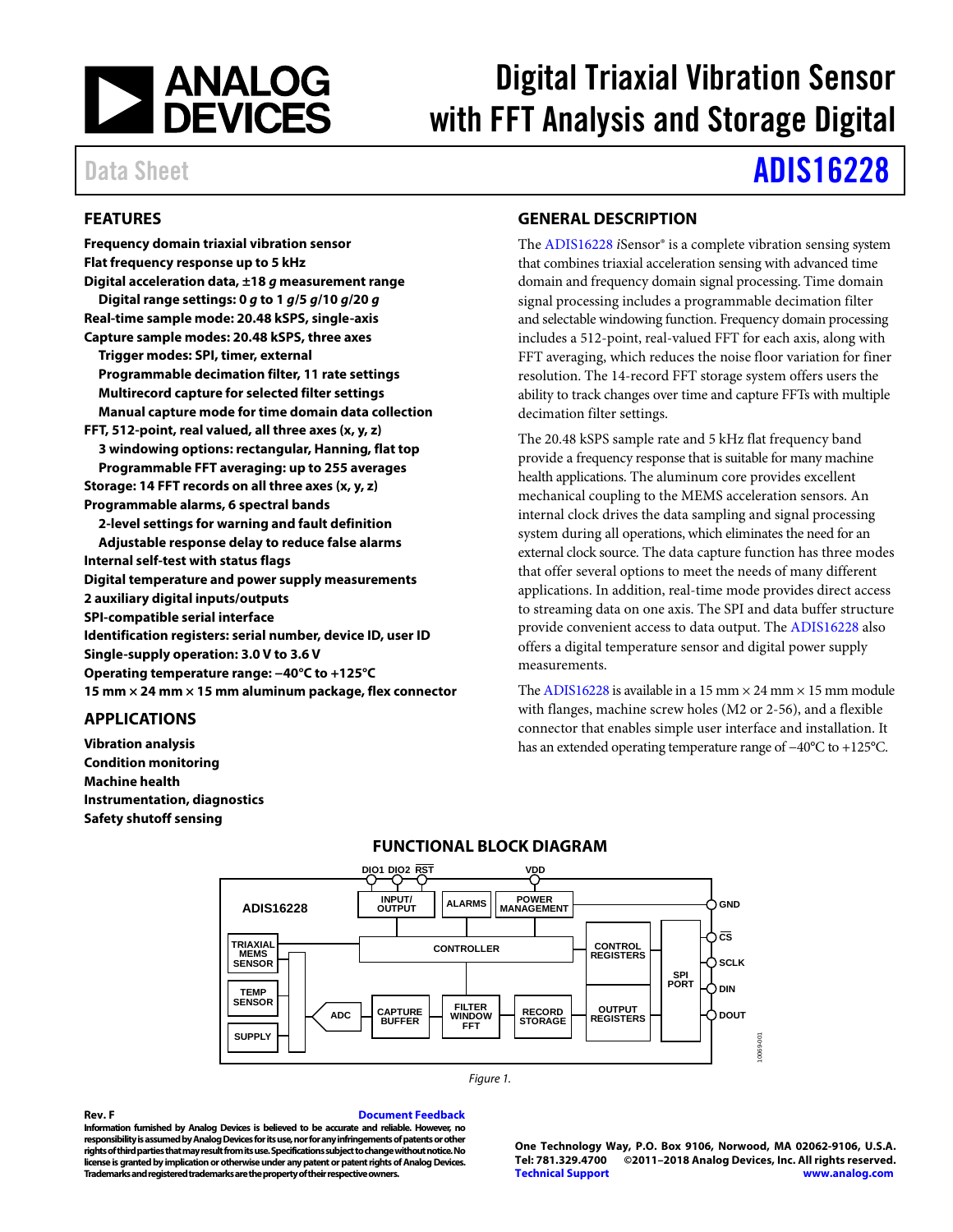# **ADIS16228**

# **TABLE OF CONTENTS**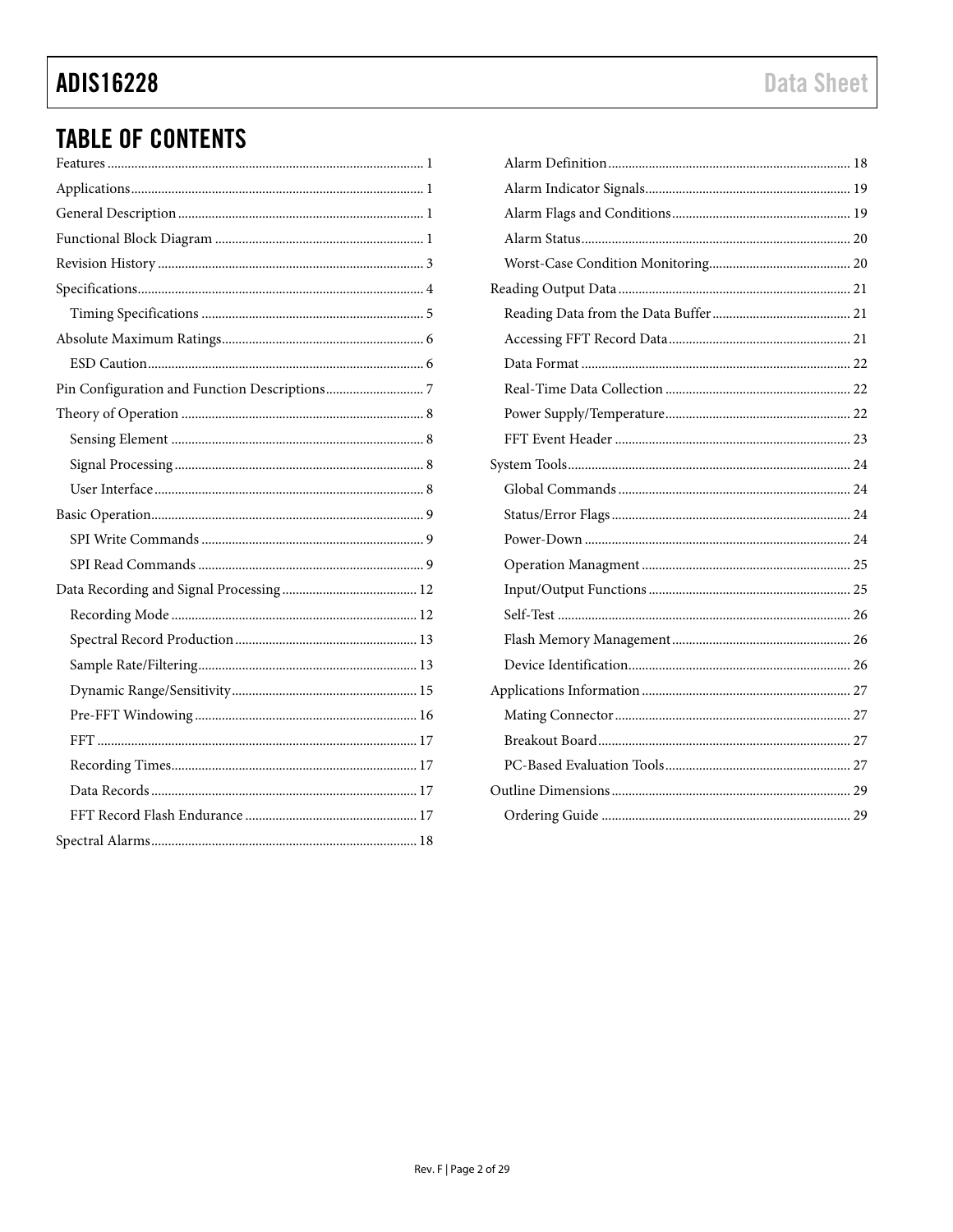# <span id="page-2-0"></span>**REVISION HISTORY**

| 4/2018-Rev. E to Rev. F                                       |  |
|---------------------------------------------------------------|--|
|                                                               |  |
| Deleted Interface Board Section, Flex Connector Care Section, |  |
| Figure 25, and Figure 27; Renumbered Sequentially27           |  |
| Added Breakout Board Section, PC-Based Evaluation Tools       |  |
| Section, and Figure 26; Renumbered Sequentially27             |  |
|                                                               |  |
|                                                               |  |
|                                                               |  |

### **8/2015—Rev. D to Rev. E**

| Added Axial Definitions Section and Figure 19; Renumbered |  |
|-----------------------------------------------------------|--|
|                                                           |  |
|                                                           |  |
|                                                           |  |

### **2/2014—Rev. C to Rev. D**

| Change to Offset Temperature Coefficient Parameter, Table 1.4 |  |
|---------------------------------------------------------------|--|
|                                                               |  |
|                                                               |  |
|                                                               |  |

| $8/2013$ —Rev. B to Rev. C                                 |  |
|------------------------------------------------------------|--|
|                                                            |  |
|                                                            |  |
| $3/2012$ —Rev. A to Rev. B                                 |  |
| Changes to Recording Times Section and Table 21  16        |  |
|                                                            |  |
| 8/2011-Rev. 0 to Rev. A                                    |  |
|                                                            |  |
| Changes to Output Noise and Bandwidth Parameters, Table 13 |  |
|                                                            |  |
| Changes to Real-Time Mode Section; Changes to Table 11;    |  |
|                                                            |  |
|                                                            |  |
| Change to Dynamic Range Settings Section  15               |  |
| Added Dynamic Range/Sensitivity Section; Added Table 13,   |  |
| Renumbered Sequentially; Added Figure 16, Figure 17, and   |  |
|                                                            |  |
|                                                            |  |
|                                                            |  |
| Changes to Table 49, Table 50, and Table 51; Change to     |  |
|                                                            |  |
|                                                            |  |
|                                                            |  |

**7/2011—Revision 0: Initial Version**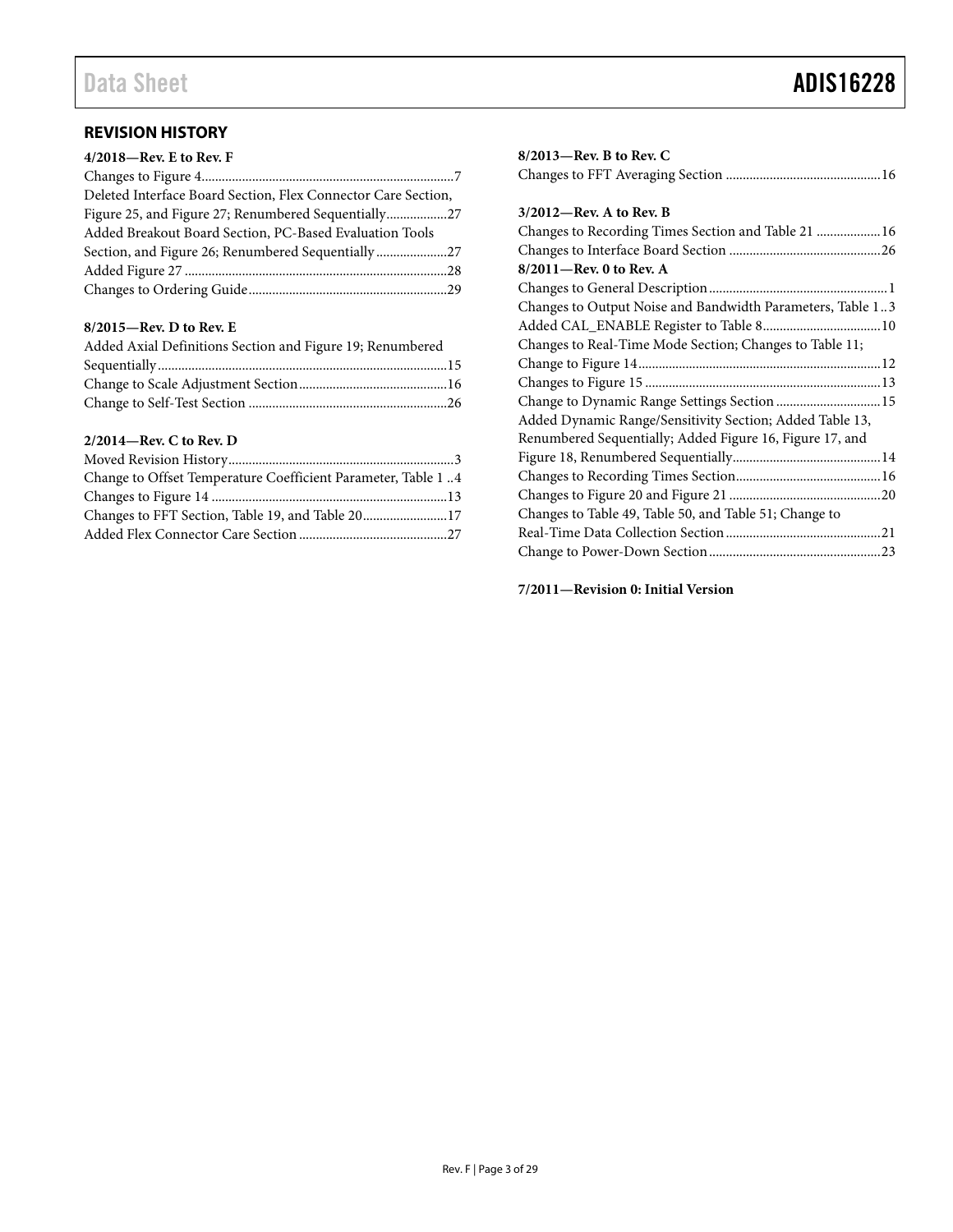# <span id="page-3-0"></span>**SPECIFICATIONS**

T<sub>A</sub> =  $-40^{\circ}$ C to +125°C, VDD = 3.3 V, unless otherwise noted.

#### **Table 1.**

| <b>Parameter</b>                     | <b>Test Conditions/Comments</b>                                  | Min    | <b>Typ</b>     | Max   | Unit           |
|--------------------------------------|------------------------------------------------------------------|--------|----------------|-------|----------------|
| <b>ACCELEROMETERS</b>                |                                                                  |        |                |       |                |
| Measurement Range <sup>1</sup>       | $T_A = 25^{\circ}C$                                              | ±18    |                |       | g              |
| Sensitivity, FFT                     | T <sub>A</sub> = 25°C, 0 g to 20 g range setting                 |        | 0.3052         |       | mg/LSB         |
| Sensitivity, Time Domain             | $T_A = 25^{\circ}C$                                              |        | 0.6104         |       | mg/LSB         |
| Sensitivity Error                    | $T_A = 25^{\circ}C$                                              |        | ±6             |       | $\%$           |
| Nonlinearity                         | With respect to full scale                                       |        | ±0.2           | ±1.25 | $\%$           |
| Cross-Axis Sensitivity               |                                                                  |        | 2.6            |       | $\%$           |
| Alignment Error                      | With respect to package                                          |        | 1.5            |       | Degrees        |
| Offset Error                         | $T_A = 25^{\circ}C$                                              |        | ±1             |       | g              |
| Offset Temperature Coefficient       |                                                                  |        | $\overline{2}$ |       | mg/C           |
| <b>Output Noise</b>                  | $T_A = 25^{\circ}$ C, 20.48 kHz sample rate, time domain         |        | 12             |       | mg rms         |
| <b>Output Noise Density</b>          | $T_A = 25^{\circ}$ C, 10 Hz to 1 kHz                             |        | 0.248          |       | $mg/\sqrt{Hz}$ |
| Bandwidth                            | $\pm$ 5% flatness, <sup>2</sup> CAL_ENABLE[4] = 0, see Figure 17 |        | 840            |       | Hz             |
|                                      | ±5% flatness, <sup>2</sup> CAL_ENABLE[4] = 1, see Figure 18      |        | 5000           |       | <b>Hz</b>      |
| <b>Sensor Resonant Frequency</b>     |                                                                  |        | 5.5            |       | kHz            |
| LOGIC INPUTS <sup>3</sup>            |                                                                  |        |                |       |                |
| Input High Voltage, VINH             |                                                                  | 2.0    |                |       | V              |
| Input Low Voltage, VINL              |                                                                  |        |                | 0.8   | V              |
| Logic 1 Input Current, INH           | $V_{IH} = 3.3 V$                                                 |        | ±0.2           | ±1    | μA             |
| Logic 0 Input Current, IINL          | $V_{IL} = 0 V$                                                   |        |                |       |                |
| All Except RST                       |                                                                  |        | $-40$          | -60   | μA             |
| $\overline{RST}$                     |                                                                  |        | $-1$           |       | mA             |
| Input Capacitance, CIN               |                                                                  |        | 10             |       | pF             |
| DIGITAL OUTPUTS <sup>3</sup>         |                                                                  |        |                |       |                |
| Output High Voltage, V <sub>OH</sub> | $lsource = 1.6 mA$                                               | 2.4    |                |       | $\vee$         |
| Output Low Voltage, VoL              | $I_{SINK} = 1.6 \text{ mA}$                                      |        |                | 0.4   | v              |
| <b>FLASH MEMORY</b>                  |                                                                  |        |                |       |                |
| Endurance <sup>4</sup>               |                                                                  | 10,000 |                |       | Cycles         |
| Data Retention <sup>5</sup>          | $TJ = 85oC$ , see Figure 24                                      | 20     |                |       | Years          |
| START-UP TIME <sup>6</sup>           |                                                                  |        |                |       |                |
| <b>Initial Startup</b>               |                                                                  |        | 202            |       | ms             |
| Reset Recovery <sup>7</sup>          | $\overline{\text{RST}}$ pulse low or GLOB_CMD[7] = 1             |        | 54             |       | ms             |
| Sleep Mode Recovery                  |                                                                  |        | 2.3            |       | ms             |
| <b>CONVERSION RATE</b>               | REC_CTRL1[11:8] = 0x1 (SR0 sample rate selection)                |        | 20.48          |       | <b>kSPS</b>    |
| Clock Accuracy                       |                                                                  |        | 3              |       | %              |
| POWER SUPPLY                         | Operating voltage range, VDD                                     | 3.0    | 3.3            | 3.6   | $\vee$         |
| Power Supply Current                 | Record mode, $T_A = 25^{\circ}C$                                 |        | 40             | 48    | mA             |
|                                      | Sleep mode, $T_A = 25^{\circ}C$                                  |        | 230            |       | μA             |

<sup>1</sup> The maximum range depends on the frequency of vibration.

<sup>2</sup> Assumes that frequency flatness calibration is enabled.

<sup>3</sup> The digital input/output signals are 5 V tolerant.

<sup>4</sup> Endurance is qualified as per JEDEC Standard 22, Method A117 and measured at −40°C, +25°C, +85°C, and +125°C.

<sup>5</sup> Retention lifetime equivalent at junction temperature (T<sub>J</sub>) = 85°C as per JEDEC Standard 22, Method A117. Retention lifetime depends on junction temperature.<br><sup>6</sup> The start-up times presented reflect the time it takes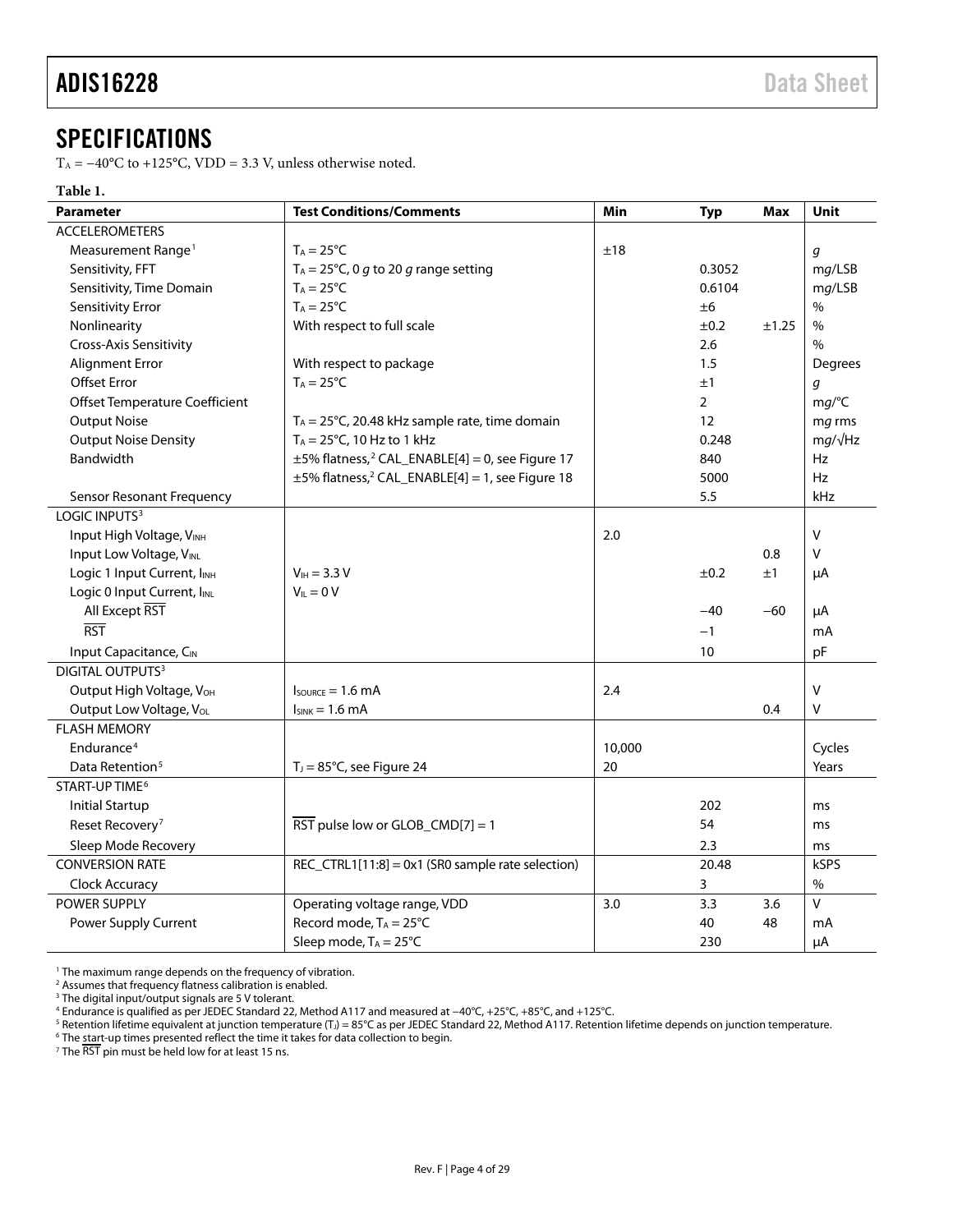10069-003

0069-003

# <span id="page-4-0"></span>**TIMING SPECIFICATIONS**

 $T_A = 25^{\circ}$ C, VDD = 3.3 V, unless otherwise noted.

#### **Table 2.**

| <b>Parameter</b>                  | <b>Description</b>                                                            | Min <sup>1</sup> | <b>Typ</b> | Max  | Unit |
|-----------------------------------|-------------------------------------------------------------------------------|------------------|------------|------|------|
| f <sub>sclk</sub>                 | <b>SCLK</b> frequency                                                         | 0.01             |            | 2.5  | MHz  |
| <b>t</b> <sub>STALL</sub>         | Stall period between data, between 16 <sup>th</sup> and 17 <sup>th</sup> SCLK | 16.5             |            |      | μs   |
| tcs                               | Chip select to SCLK edge                                                      | 48.8             |            |      | ns   |
| t <sub>DAV</sub>                  | DOUT valid after SCLK edge                                                    |                  |            | 100  | ns   |
| t <sub>DSU</sub>                  | DIN setup time before SCLK rising edge                                        | 24.4             |            |      | ns   |
| $t_{DHD}$                         | DIN hold time after SCLK rising edge                                          | 48.8             |            |      | ns   |
| tsr                               | SCLK rise time                                                                |                  |            | 12.5 | ns   |
| tsF                               | <b>SCLK fall time</b>                                                         |                  |            | 12.5 | ns   |
| t <sub>DF</sub> , t <sub>DR</sub> | DOUT rise/fall times                                                          |                  | 5          | 12.5 | ns   |
| tses                              | CS high after SCLK edge                                                       | 5                |            |      | ns   |

<sup>1</sup> Guaranteed by design, not tested.

**SCLK**

### *Timing Diagrams*



*Figure 3. DIN Bit Sequence*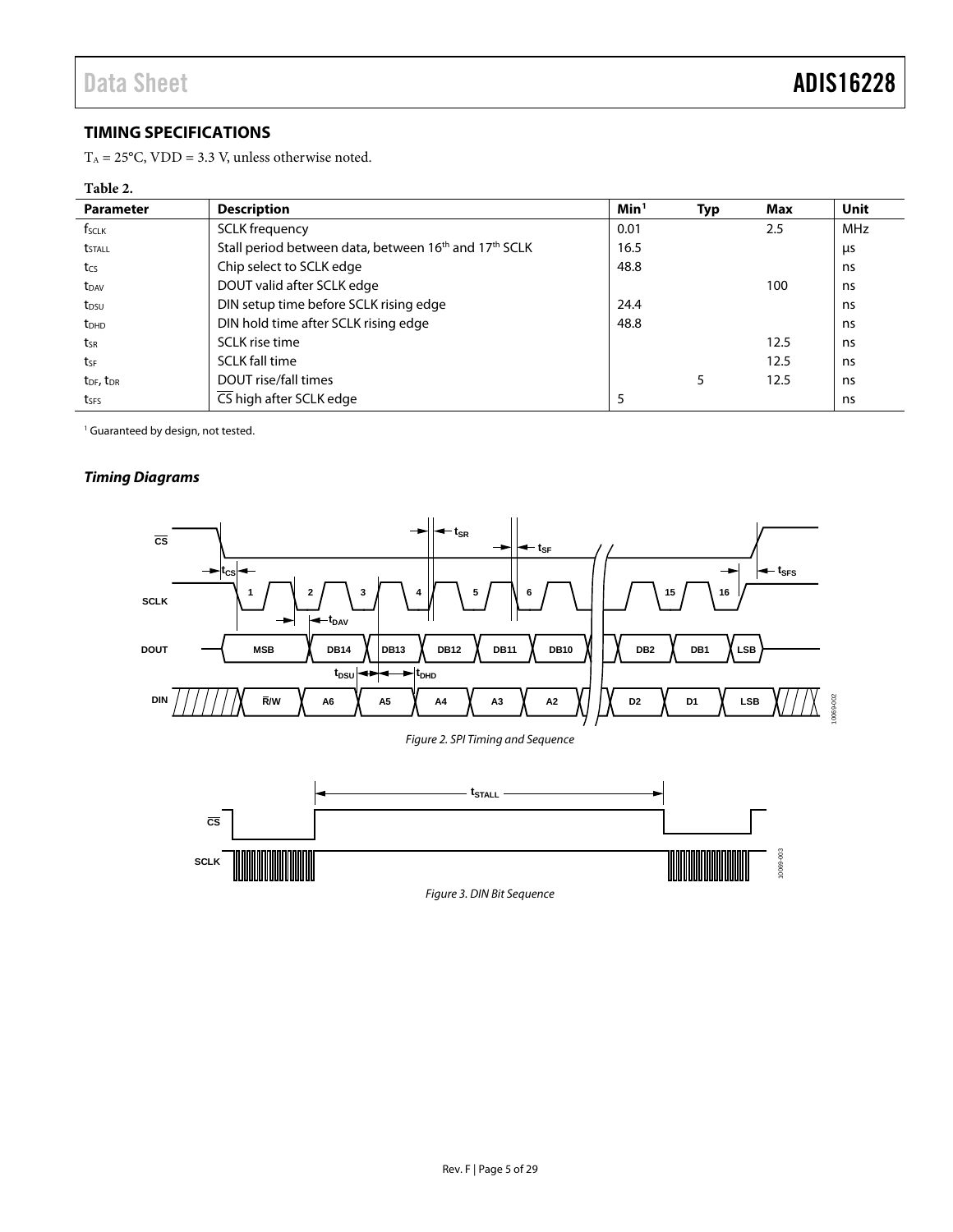# <span id="page-5-0"></span>ABSOLUTE MAXIMUM RATINGS

#### **Table 3.**

| <b>Parameter</b>                   | Rating                              |
|------------------------------------|-------------------------------------|
| Acceleration                       |                                     |
| Any Axis, Unpowered                | 2000 q                              |
| Any Axis, Powered                  | 2000 q                              |
| VDD to GND                         | $-0.3$ V to $+6.0$ V                |
| Digital Input Voltage to GND       | $-0.3$ V to $+5.3$ V                |
| Digital Output Voltage to GND      | $-0.3$ V to $+3.6$ V                |
| Analog Inputs to GND               | $-0.3$ V to $+3.6$ V                |
| Temperature                        |                                     |
| <b>Operating Temperature Range</b> | $-40^{\circ}$ C to $+125^{\circ}$ C |
| Storage Temperature Range          | $-65^{\circ}$ C to $+150^{\circ}$ C |

Stresses at or above those listed under Absolute Maximum Ratings may cause permanent damage to the product. This is a stress rating only; functional operation of the product at these or any other conditions above those indicated in the operational section of this specification is not implied. Operation beyond the maximum operating conditions for extended periods may affect product reliability.

#### **Table 4. Package Characteristics**

| Package Type   | $\theta_{JA}$    | $\theta_{\text{JC}}$ | <b>Device Weight</b> |
|----------------|------------------|----------------------|----------------------|
| 15-Lead Module | $31^{\circ}$ C/W | $11^{\circ}$ C/W     | 6.5 grams            |

#### <span id="page-5-1"></span>**ESD CAUTION**



ESD (electrostatic discharge) sensitive device. Charged devices and circuit boards can discharge without detection. Although this product features patented or proprietary protection circuitry, damage may occur on devices subjected to high energy ESD. Therefore, proper ESD precautions should be taken to avoid performance degradation or loss of functionality.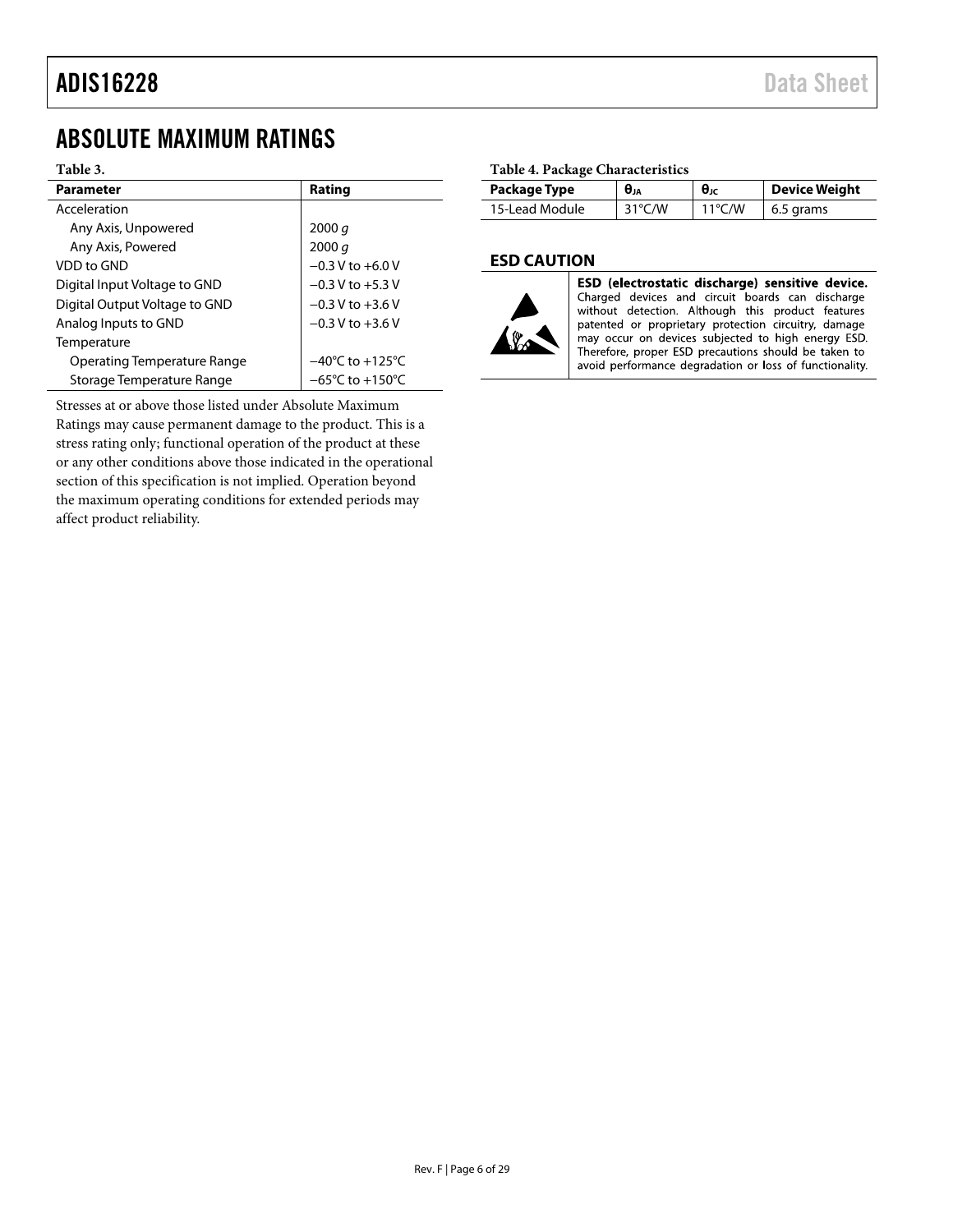# <span id="page-6-0"></span>PIN CONFIGURATION AND FUNCTION DESCRIPTIONS



*Figure 4. Pin Configuration*

**Table 5. Pin Function Descriptions**

| Pin No.    | <b>Mnemonic</b>  | Type <sup>1</sup> | <b>Description</b>                                                                             |
|------------|------------------|-------------------|------------------------------------------------------------------------------------------------|
| 1, 2       | <b>VDD</b>       |                   | Power Supply, 3.3 V.                                                                           |
| 3, 4, 5, 8 | <b>GND</b>       |                   | Ground.                                                                                        |
| 6, 9       | DNC              | N/A               | No Connect. Do not connect to these pins.                                                      |
|            | DIO <sub>2</sub> | 1/O               | Digital Input/Output Line 2.                                                                   |
| 10         | <b>RST</b>       |                   | Reset, Active Low.                                                                             |
| 11         | <b>DIN</b>       |                   | SPI, Data Input.                                                                               |
| 12         | <b>DOUT</b>      | O                 | SPI, Data Output. DOUT is an output when $\overline{CS}$ is low. When $\overline{CS}$ is high, |
|            |                  |                   | DOUT is in a three-state, high impedance mode.                                                 |
| 13         | <b>SCLK</b>      |                   | SPI, Serial Clock.                                                                             |
| 14         | CS               |                   | SPI, Chip Select.                                                                              |
| 15         | DIO <sub>1</sub> | 1/O               | Digital Input/Output Line 1.                                                                   |

<sup>1</sup> S is supply, N/A is not applicable, I/O is input/output, I is input, and O is output.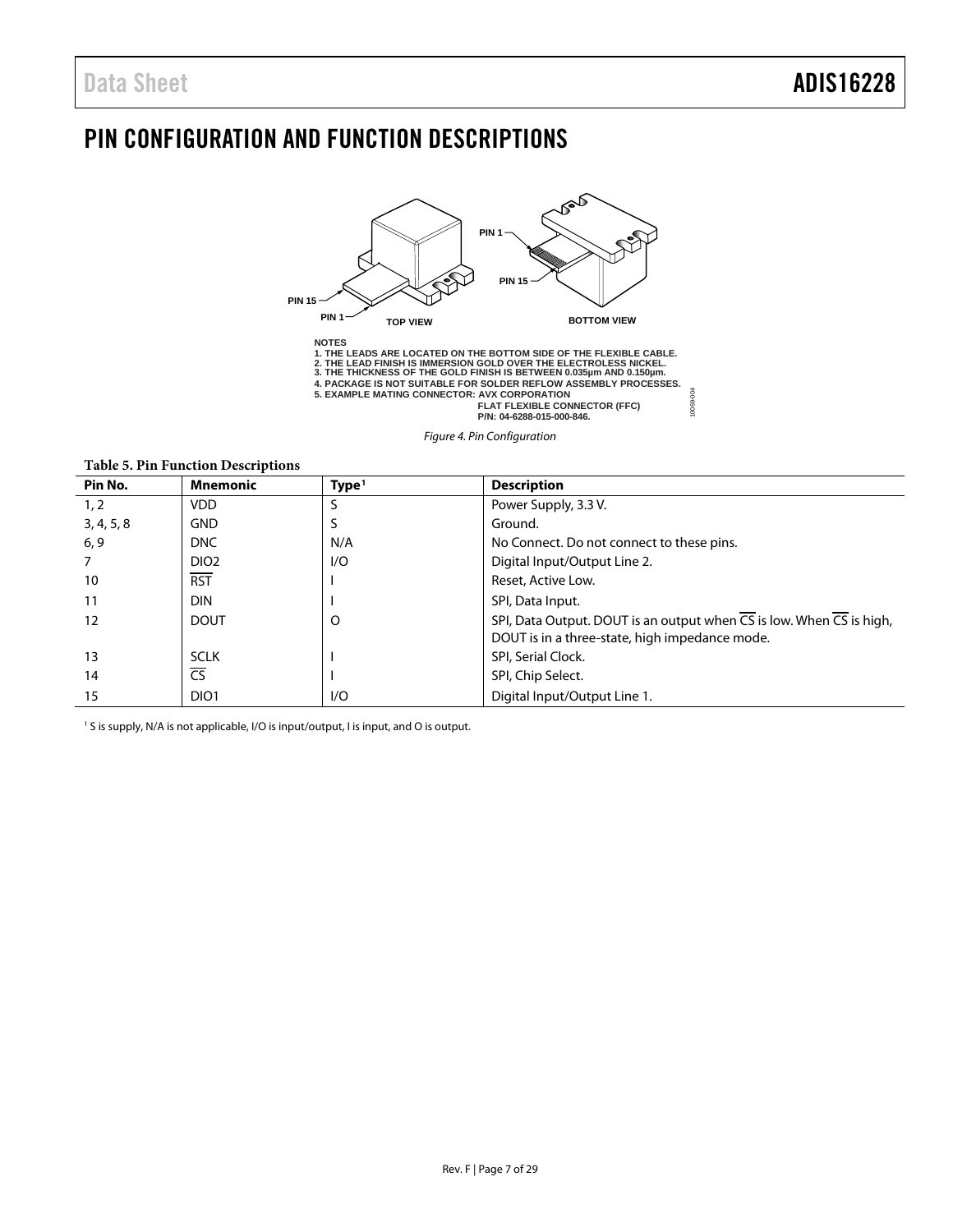# <span id="page-7-0"></span>THEORY OF OPERATION

Th[e ADIS16228](http://www.analog.com/adis16228?doc=ADIS16228.pdf) is a vibration sensing system that combines a triaxial MEMS accelerometer with advanced signal processing. The SPI-compatible port and user register structure provide convenient access to frequency domain vibration data and many user controls.

# <span id="page-7-1"></span>**SENSING ELEMENT**

Digital vibration sensing in th[e ADIS16228](http://www.analog.com/adis16228?doc=ADIS16228.pdf) starts with a MEMS accelerometer core on each axis. Accelerometers translate linear changes in velocity into a representative electrical signal, using a micromechanical system like the one shown i[n Figure 5.](#page-7-4) The mechanical part of this system includes two different frames (one fixed, one moving) that have a series of plates to form a variable, differential capacitive network. When experiencing the force associated with gravity or acceleration, the moving frame changes its physical position with respect to the fixed frame, which results in a change in capacitance. Tiny springs tether the moving frame to the fixed frame and govern the relationship between acceleration and physical displacement. A modulation signal on the moving plate feeds through each capacitive path into the fixed frame plates and into a demodulation circuit, which produces the electrical signal that is proportional to the acceleration acting on the device.



# <span id="page-7-4"></span><span id="page-7-2"></span>**SIGNAL PROCESSING**

[Figure 6](#page-7-5) offers a simplified block diagram for th[e ADIS16228.](http://www.analog.com/adis16228?doc=ADIS16228.pdf) The signal processing stage includes time domain data capture, digital decimation/filtering, windowing, FFT analysis, FFT averaging, and record storage. Se[e Figure 14](#page-13-0) for more details on the signal processing operation.



*Figure 6. Simplified Sensor Signal Processing Block Diagram*

# <span id="page-7-5"></span><span id="page-7-3"></span>**USER INTERFACE** *SPI Interface*

The user registers (which include both the output registers and the control registers, as shown i[n Figure 6\)](#page-7-5) manage user access to both sensor data and configuration inputs. Each 16-bit register has its own unique bit assignment and two addresses: one for its upper byte and one for its lower byte[. Table 8](#page-9-0) provides a memory map for each register, along with its function and lower byte address. The data collection and configuration command uses the SPI, which consists of four wires. The chip select (CS) signal activates the SPI interface, and the serial clock (SCLK) synchronizes the serial data lines. Input commands clock into the DIN pin, one bit at a time, on the SCLK rising edge. Output data clocks out of the DOUT pin on the SCLK falling edge. When the SPI is used as a slave device, the DOUT contents reflect the information requested using a DIN command.

#### *Dual-Memory Structure*

The user registers provide addressing for all input/output operations in the SPI interface. The control registers use a dual-memory structure. The controller uses SRAM registers for normal operation, including user-configuration commands. The flash memory provides nonvolatile storage for control registers that have flash backup (see [Table 8\)](#page-9-0). Storing configuration data in the flash memory requires a manual flash update command  $(GLOB\_CMD[6] = 1, DIN = 0xBE40)$ . When the device powers on or resets, the flash memory contents load into the SRAM and the device starts producing data according to the configuration in the control registers.



*Figure 7. SRAM and Flash Memory Diagram*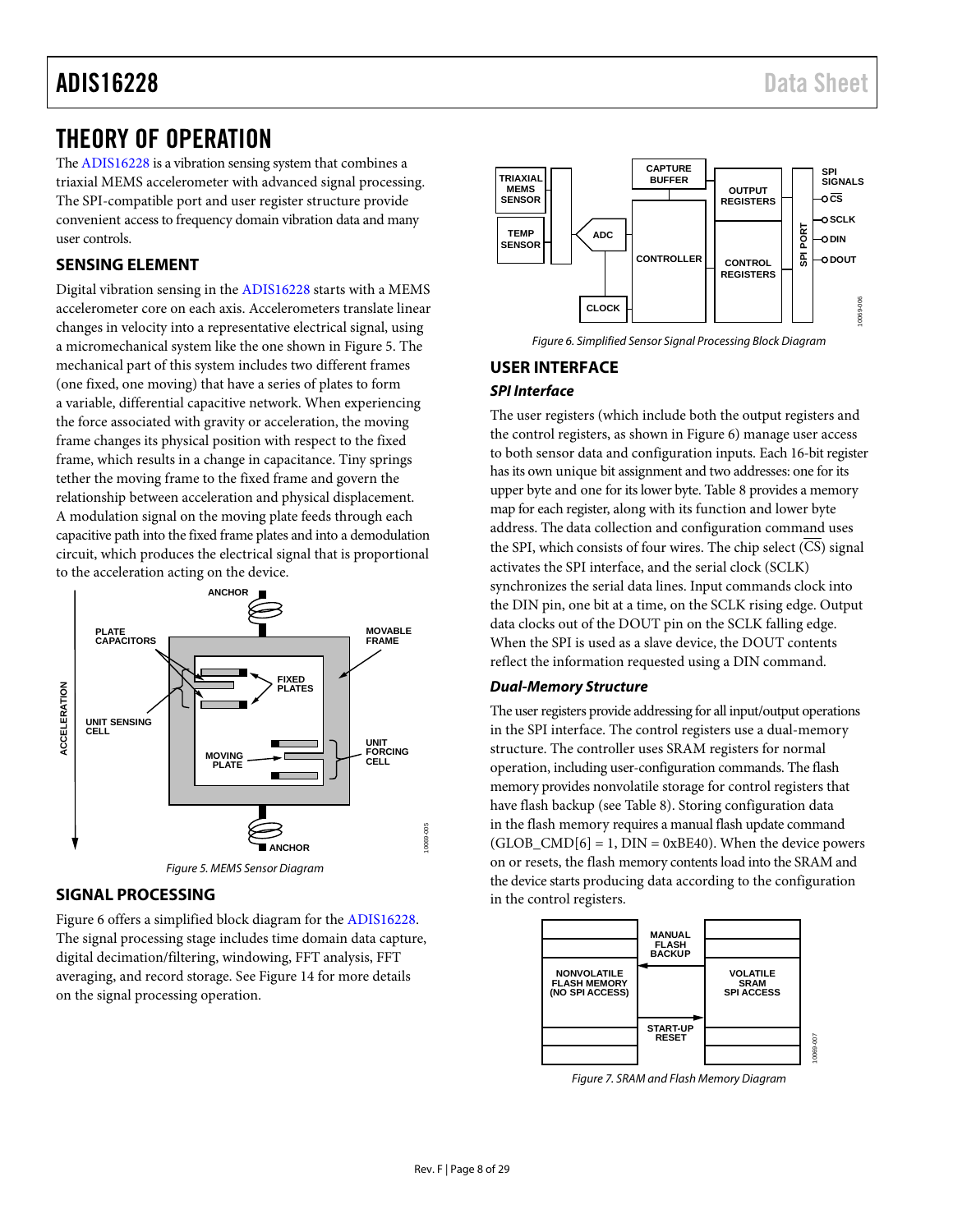# <span id="page-8-0"></span>BASIC OPERATION

The [ADIS16228](http://www.analog.com/adis16228?doc=ADIS16228.pdf) uses a SPI for communication, which enables a simple connection with a compatible, embedded processor platform, as shown in [Figure 8.](#page-8-3) The factory default configuration for DIO1 provides a busy indicator signal that transitions low when an event completes and data is available for user access. Use the DIO\_CTRL register (see [Table 66\)](#page-24-2) to reconfigure DIO1 and DIO2, if necessary.



*Figure 8. Electrical Hook-Up Diagram*

#### <span id="page-8-3"></span>**Table 6. Generic Master Processor Pin Names and Functions**

| <b>Pin Name</b>                   | <b>Function</b>                     |
|-----------------------------------|-------------------------------------|
| $\overline{\overline{\text{SS}}}$ | Slave select                        |
| <b>SCLK</b>                       | Serial clock                        |
| <b>MOSI</b>                       | Master output, slave input          |
| <b>MISO</b>                       | Master input, slave output          |
| IRQ1, IRQ2                        | Interrupt request inputs (optional) |

The [ADIS16228](http://www.analog.com/adis16228?doc=ADIS16228.pdf) SPI interface supports full duplex serial communication (simultaneous transmit and receive) and uses the bit sequence shown in [Figure 12.](#page-8-4) [Table 7](#page-8-5) provides a list of the most common settings that require attention to initialize a processor serial port for the [ADIS16228](http://www.analog.com/adis16228?doc=ADIS16228.pdf) SPI interface.

#### <span id="page-8-5"></span>**Table 7. Generic Master Processor SPI Settings**

| <b>Processor Setting</b> | <b>Description</b>                 |
|--------------------------|------------------------------------|
| Master                   | The ADIS16228 operates as a slave. |
| SCLK Rate $\leq$ 2.5 MHz | Bit rate setting.                  |
| SPI Mode 3               | Clock polarity/phase               |
|                          | $(CPOL = 1, CPHA = 1).$            |
| <b>MSB First</b>         | Bit sequence.                      |
| $16$ -Bit                | Shift register/data length.        |

[Table 8](#page-9-0) provides a list of user registers with their lower byte addresses. Each register consists of two bytes that each has its own unique 7-bit address. [Figure 9](#page-8-6) relates the bits of each register to their upper and lower addresses.



*Figure 9. Generic Register Bit Definitions*

### <span id="page-8-6"></span><span id="page-8-1"></span>**SPI WRITE COMMANDS**

User control registers govern many internal operations. The DIN bit sequence i[n Figure 12](#page-8-4) provides the ability to write to these registers, one byte at a time. Some configuration changes and functions require only one write cycle. For example, set  $GLOB$   $CMD[11] = 1$  ( $DIN = 0xBF08$ ) to start a manual capture sequence. The manual capture starts immediately after the last bit clocks into DIN (16th SCLK rising edge). Other configurations may require writing to both bytes.



# <span id="page-8-2"></span>**SPI READ COMMANDS**

A single register read requires two 16-bit SPI cycles that also use the bit assignments that are shown i[n Figure 12.](#page-8-4) The first sequence sets  $R/W = 0$  and communicates the target address (Bits[A6:A0]). Bits[D7:D0] are don't care bits for a read DIN sequence. DOUT clocks out the requested register contents during the second sequence. The second sequence can also use DIN to set up the next read. [Figure 11](#page-8-7) provides a signal diagram for all four SPI signals while reading the PROD\_ID. In this diagram, DIN = 0x5600 and DOUT reflects the decimal equivalent of 16,228.



**NOTES DOUT**

**CS SCLK DIN**

<span id="page-8-4"></span>**1. DOUT BITS ARE BASED ON THE PREVIOUS 16-BIT SEQUENCE (R/W = 0).**

<span id="page-8-7"></span>*Figure 12. Example SPI Read Sequence*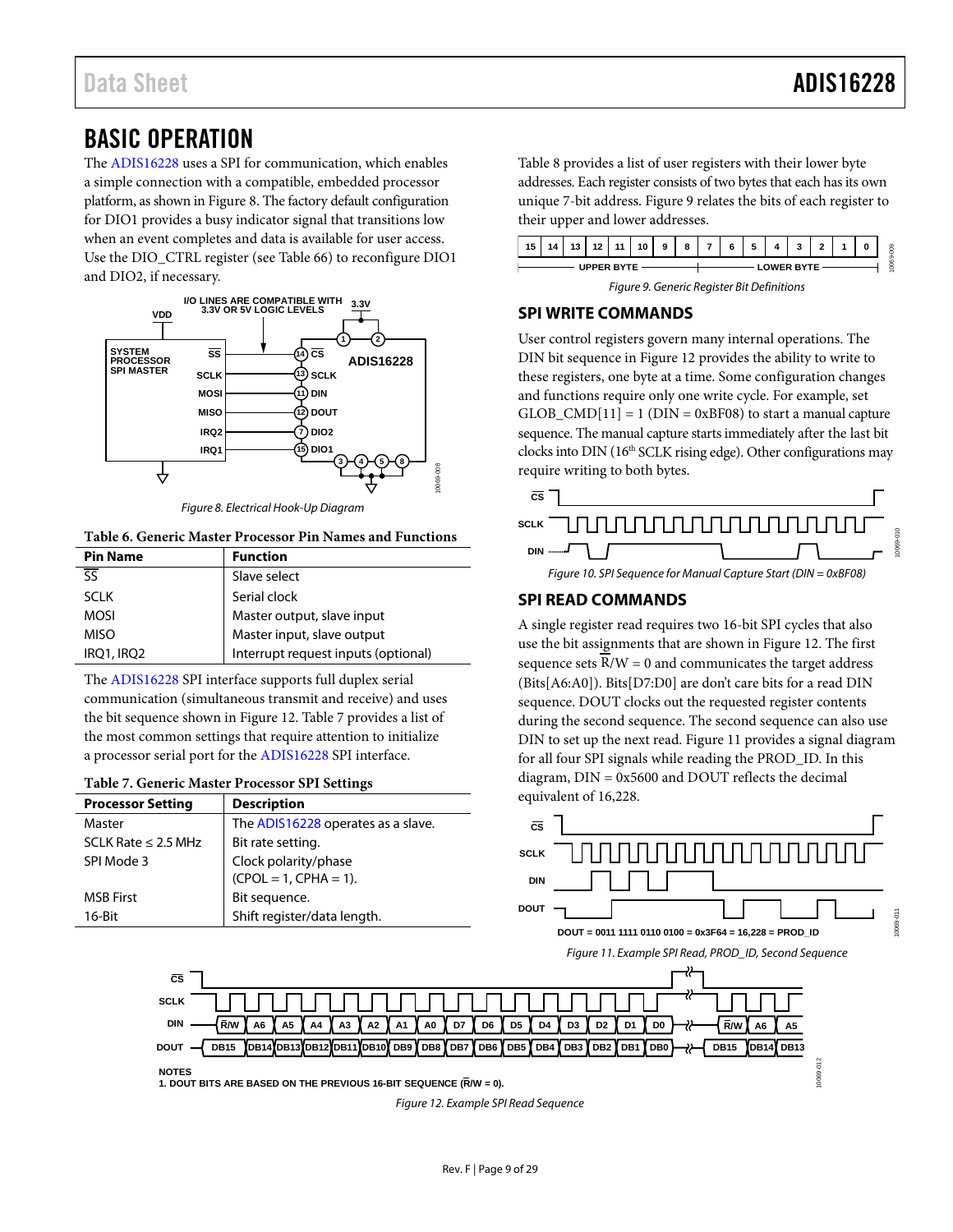# ADIS16228 Data Sheet

<span id="page-9-0"></span>**Table 8. User Register Memory Map**

| Register         |               | Flash         |                |                |                                                 |              |
|------------------|---------------|---------------|----------------|----------------|-------------------------------------------------|--------------|
| Name             | <b>Access</b> | <b>Backup</b> | <b>Address</b> | <b>Default</b> | <b>Function</b>                                 | Reference    |
| FLASH_CNT        | Read only     | Yes           | 0x00           | N/A            | Status, flash memory write count                | See Table 68 |
| X_SENS           | Read/write    | Yes           | 0x02           | N/A            | X-axis accelerometer scale correction           | See Table 16 |
| Y_SENS           | Read/write    | Yes           | 0x04           | N/A            | Y-axis accelerometer scale correction           | See Table 17 |
| Z_SENS           | Read/write    | Yes           | 0x06           | N/A            | Z-axis accelerometer scale correction           | See Table 18 |
| TEMP_OUT         | Read only     | No            | 0x08           | 0x8000         | Output, temperature during capture              | See Table 56 |
| SUPPLY_OUT       | Read only     | No            | 0x0A           | 0x8000         | Output, power supply during capture             | See Table 54 |
| FFT_AVG1         | Read/write    | Yes           | 0x0C           | 0x0108         | Control, FFT average size of 1, SR0 and SR1     | See Table 19 |
| FFT_AVG2         | Read/write    | Yes           | 0x0E           | 0x0101         | Control, FFT average size of 2, SR2 and SR3     | See Table 20 |
| <b>BUF_PNTR</b>  | Read/write    | No            | 0x10           | 0x0000         | Control, buffer address pointer                 | See Table 47 |
| REC_PNTR         | Read/write    | No            | 0x12           | 0x0000         | Control, record address pointer                 | See Table 48 |
| X_BUF            | Read only     | No            | 0x14           | 0x8000         | Output, buffer for x-axis acceleration data     | See Table 49 |
| Y_BUF            | Read only     | No            | 0x16           | 0x8000         | Output, buffer for y-axis acceleration data     | See Table 50 |
| Z_BUF            | Read only     | No            | 0x18           | 0x8000         | Output, buffer for z-axis acceleration data     | See Table 51 |
| REC_CTRL1        | Read/write    | Yes           | 0x1A           | 0x1100         | Control, Record Control Register 1              | See Table 9  |
| REC_CTRL2        | Read/write    | Yes           | 0x1C           | 0x00FF         | Control, Record Control Register 2              | See Table 14 |
| REC_PRD          | Read/write    | Yes           | 0x1E           | 0x0000         | Control, record period (automatic mode)         | See Table 10 |
| ALM_F_LOW        | Read/write    | N/A           | 0x20           | 0x0000         | Alarm, spectral band lower frequency limit      | See Table 28 |
| ALM_F_HIGH       | Read/write    | N/A           | 0x22           | 0x0000         | Alarm, spectral band upper frequency limit      | See Table 29 |
| ALM_X_MAG1       | Read/write    | N/A           | 0x24           | 0x0000         | Alarm, x-axis, Alarm Trigger Level 1 (warning)  | See Table 30 |
| ALM_Y_MAG1       | Read/write    | N/A           | 0x26           | 0x0000         | Alarm, y-axis, Alarm Trigger Level 1 (warning)  | See Table 31 |
| ALM_Z_MAG1       | Read/write    | N/A           | 0x28           | 0x0000         | Alarm, z-axis, Alarm Trigger Level 1 (warning)  | See Table 32 |
| ALM_X_MAG2       | Read/write    | N/A           | 0x2A           | 0x0000         | Alarm, x-axis, Alarm Trigger Level 2 (fault)    | See Table 33 |
| ALM_Y_MAG2       | Read/write    | N/A           | 0x2C           | 0x0000         | Alarm, y-axis, Alarm Trigger Level 2 (fault)    | See Table 34 |
| ALM_Z_MAG2       | Read/write    | N/A           | 0x2E           | 0x0000         | Alarm, z-axis, Alarm Trigger Level 2 (fault)    | See Table 35 |
| ALM_PNTR         | Read/write    | Yes           | 0x30           | 0x0000         | Alarm, spectral alarm band pointer              | See Table 27 |
| ALM_S_MAG        | Read/write    | Yes           | 0x32           | 0x0000         | Alarm, system alarm level                       | See Table 36 |
| ALM_CTRL         | Read/write    | Yes           | 0x34           | 0x0080         | Alarm, configuration                            | See Table 26 |
| DIO_CTRL         | Read/write    | Yes           | 0x36           | 0x000F         | Control, functional input/output configuration  | See Table 66 |
| <b>GPIO_CTRL</b> | Read/write    | Yes           | 0x38           | 0x0000         | Control, general-purpose input/output           | See Table 67 |
| AVG_CNT          | Read/write    | Yes           | 0x3A           | 0x9630         | Control, average count for sample rate options  | See Table 11 |
| DIAG_STAT        | Read only     | No            | 0x3C           | 0x0000         | Status, system error flags                      | See Table 65 |
| GLOB_CMD         | Write only    | No            | 0x3E           | N/A            | Control, global command register                | See Table 64 |
| ALM_X_STAT       | Read only     | N/A           | 0x40           | 0x0000         | Alarm, x-axis, status for spectral alarm bands  | See Table 37 |
| ALM_Y_STAT       | Read only     | N/A           | 0x42           | 0x0000         | Alarm, y-axis, status for spectral alarm bands  | See Table 38 |
| ALM_Z_STAT       | Read only     | N/A           | 0x44           | 0x0000         | Alarm, z-axis, status for spectral alarm bands  | See Table 39 |
| ALM_X_PEAK       | Read only     | N/A           | 0x46           | 0x0000         | Alarm, x-axis, peak value (most severe alarm)   | See Table 40 |
| ALM_Y_PEAK       | Read only     | N/A           | 0x48           | 0x0000         | Alarm, y-axis, peak value (most severe alarm)   | See Table 41 |
| ALM_Z_PEAK       | Read only     | N/A           | 0x4A           | 0x0000         | Alarm, z-axis, peak value (most severe alarm)   | See Table 42 |
| TIME_STAMP_L     | Read only     | N/A           | 0x4C           | 0x0000         | Record time stamp, lower word                   | See Table 61 |
| TIME_STAMP_H     | Read only     | N/A           | 0x4E           | 0x0000         | Record time stamp, upper word                   | See Table 62 |
| Reserved         | N/A           | N/A           | 0x50           | N/A            | N/A                                             |              |
| LOT_ID1          | Read only     | Yes           | 0x52           | N/A            | Lot identification code                         | See Table 69 |
| LOT_ID2          | Read only     | Yes           | 0x54           | N/A            | Lot identification code                         | See Table 70 |
| PROD_ID          | Read only     | Yes           | 0x56           | 0x3F64         | Product identifier; convert to decimal = 16,228 | See Table 71 |
| SERIAL_NUM       | Read only     | Yes           | 0x58           | N/A            | Serial number                                   | See Table 72 |
| USER_ID          | Read/write    | Yes           | 0x5C           | 0x0000         | User identification register                    | See Table 73 |
| REC_FLSH_CNT     | Read only     | No            | 0x5E           | N/A            | Record flash write/erase counter                | See Table 24 |
| Reserved         | N/A           | N/A           | 0x62           | N/A            | N/A                                             |              |
| Reserved         | N/A           | N/A           | 0x64           | N/A            | N/A                                             |              |
| Reserved         | N/A           | N/A           | 0x66           | N/A            | N/A                                             |              |
| Reserved         | N/A           | N/A           | 0x68           | N/A            | N/A                                             |              |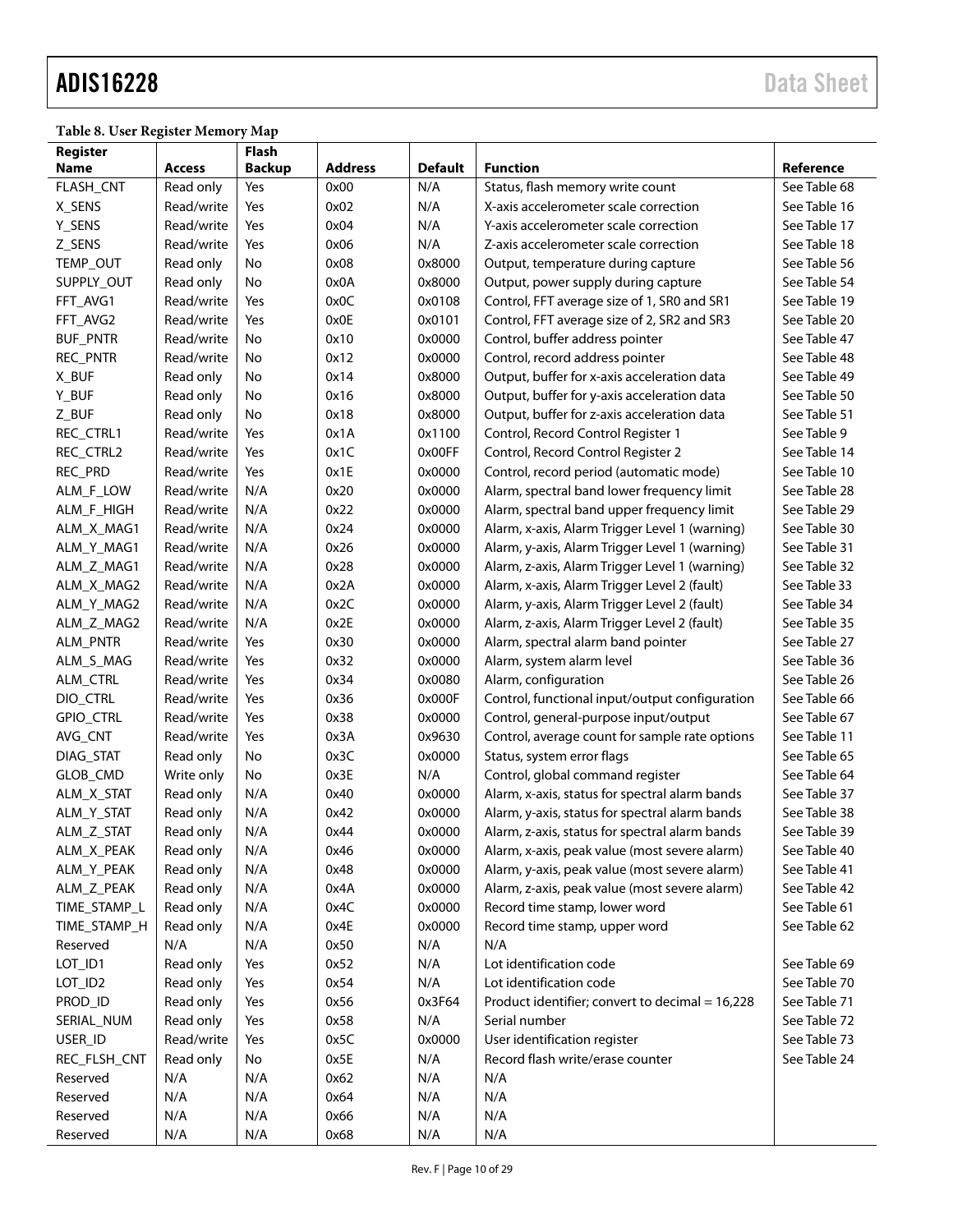# Data Sheet **ADIS16228**

| Register<br><b>Name</b> | <b>Access</b> | <b>Flash</b><br><b>Backup</b> | <b>Address</b> | <b>Default</b> | <b>Function</b>                               | Reference    |
|-------------------------|---------------|-------------------------------|----------------|----------------|-----------------------------------------------|--------------|
| Reserved                | N/A           | N/A                           | 0x6A           | N/A            | N/A                                           |              |
| Reserved                | N/A           | N/A                           | 0x6C           | N/A            | N/A                                           |              |
| <b>REC INFO1</b>        | Read only     | N/A                           | 0x6E           | N/A            | Record settings                               | See Table 59 |
| ALM X FREQ              | Read only     | N/A                           | 0x70           | 0x0000         | Alarm, x-axis, frequency of most severe alarm | See Table 43 |
| ALM Y FREQ              | Read only     | N/A                           | 0x72           | 0x0000         | Alarm, y-axis, frequency of most severe alarm | See Table 44 |
| ALM Z FREQ              | Read only     | N/A                           | 0x74           | 0x0000         | Alarm, z-axis, frequency of most severe alarm | See Table 45 |
| REC INFO2               | Read only     | N/A                           | 0x76           | N/A            | Record settings                               | See Table 60 |
| REC CNTR                | Read only     | No                            | 0x78           | 0x0000         | Record counter                                | See Table 22 |
| <b>CAL ENABLE</b>       | Read/write    | Yes                           | 0x7A           | 0x0010         | Control, frequency calibration enable         | See Table 13 |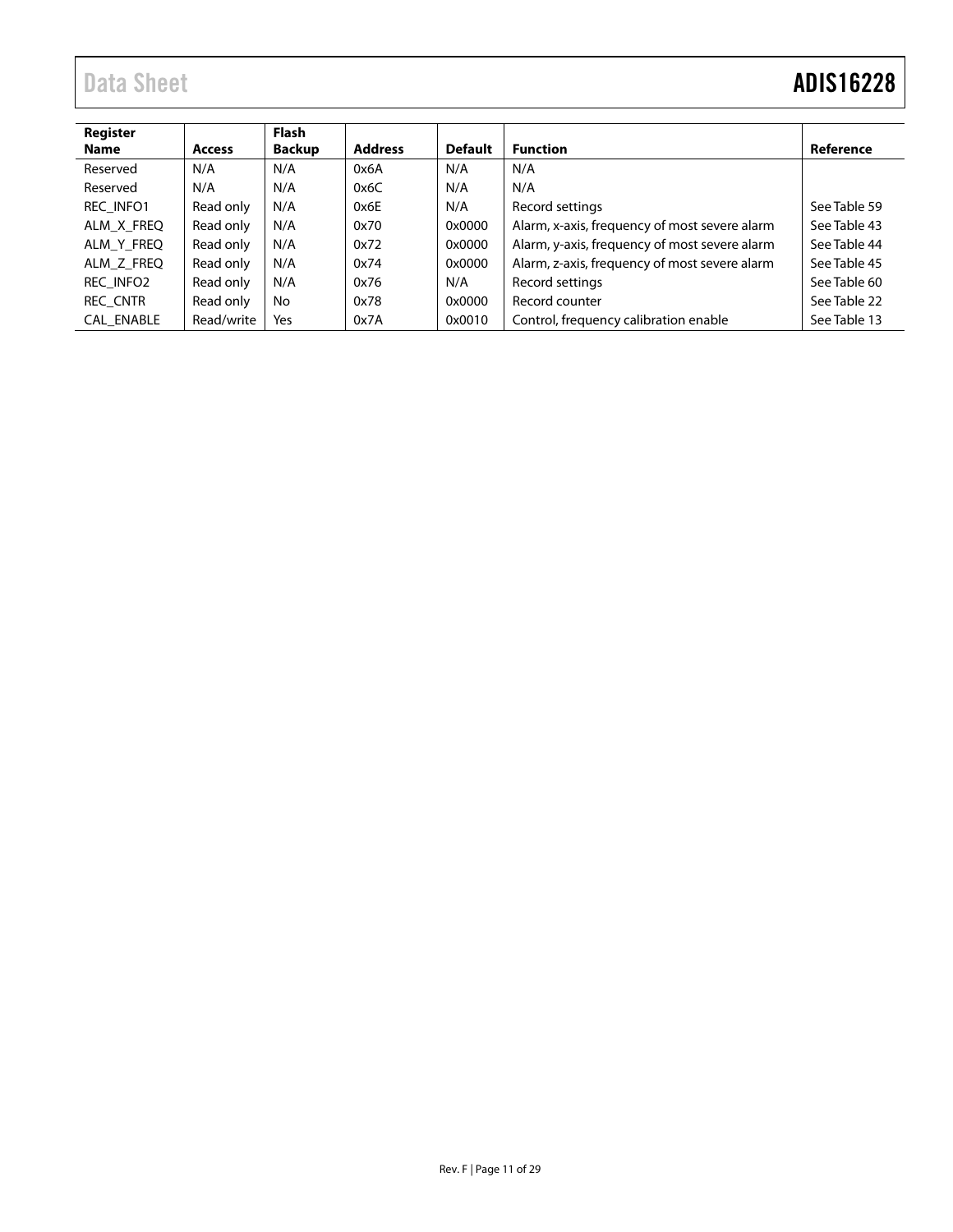# ADIS16228 Data Sheet

# <span id="page-11-0"></span>DATA RECORDING AND SIGNAL PROCESSING

Th[e ADIS16228](http://www.analog.com/adis16228?doc=ADIS16228.pdf) provides a complete sensing system for recording and monitoring vibration data. [Figure 13](#page-11-4) provides a simplified block diagram for the signal processing associated with spectral record acquisition on all three axes (x, y, z). User registers provide controls for data type (time or frequency), trigger mode (manual or automatic), collection mode (real time or capture), sample rates/filtering, windowing, FFT averaging, spectral alarms, and input/output management.

# <span id="page-11-1"></span>**RECORDING MODE**

The recording mode selection establishes the data type (time or frequency domain), trigger type (manual or automatic), and data collection (captured or real time). The REC\_CTRL1[1:0] bits (See [Table 9\)](#page-11-2) provide four operating modes: manual FFT, automatic FFT, manual time capture, and real time. After setting REC\_CTRL1, the manual FFT, automatic FFT, and manual time capture modes require a start command to start acquiring a spectral or time domain record. There are two start command options in this mode: SPI and input/output. The SPI trigger involves setting GLOB\_CMD $[11] = 1$  (DIN = 0xBF08). The input/output trigger involves using DIO\_CTRL (se[e Table 66\)](#page-24-2) to configure DIO1 or DIO2 as an input trigger line.

#### <span id="page-11-2"></span>**Table 9. REC\_CTRL1 (Base Address = 0x1A), Read/Write**

| <b>Bits</b> | <b>Description (Default = 0x1100)</b>                            |
|-------------|------------------------------------------------------------------|
| [15:14]     | Not used (don't care).                                           |
| [13:12]     | Window setting.                                                  |
|             | $00 =$ rectangular, 01 = Hanning, 10 = flat top, 11 = N/A.       |
| 11          | SR3, $1 =$ enabled for FFT, $0 =$ disable.                       |
|             | Sample rate = $20,480 \div 2^{AVG_C(N)T[15:12]}$ (see Table 11). |
| 10          | $SR2$ , 1 = enabled for FFT, 0 = disable.                        |
|             | Sample rate = $20,480 \div 2^{AVG_C(NT[11:8])}$ (see Table 11).  |
| 9           | $SR1, 1 =$ enabled for FFT, $0 =$ disable.                       |
|             | Sample rate = $20,480 \div 2^{AVG_C(NT[7:4])}$ (see Table 11).   |
| 8           | SRO, $1 =$ enabled for FFT, $0 =$ disable.                       |
|             | Sample rate = $20,480 \div 2^{AVG_C(NT[3:0])}$ (see Table 11).   |
| 7           | Power-down between each recording. $1 =$ enabled.                |
| $[6:4]$     | Not used (don't care).                                           |
| [3:2]       | Storage method.                                                  |
|             | $00 =$ none, 01 = alarm trigger, 10 = all, 11 = N/A.             |
| [1:0]       | Recording mode.                                                  |
|             | $00 =$ manual FFT, $01 =$ automatic FFT,                         |
|             | $10 =$ manual time capture, $11 =$ real-time sampling/data       |
|             | access.                                                          |

### *Manual FFT Mode*

Set  $REC_CTRL1[1:0] = 00$  to place the device in manual FFT mode. Then use a start command to trigger the production of a spectral record. When the device is acquiring a spectral record, use the busy indicator (DIO1, per factory default) to drive an interrupt service line on an external processor, which can start data collection after the process completes. DIAG\_STAT is the only register that the SPI can read while the device is processing a command. Reading this register returns a 0x00 while the device is busy and 0x80 when the data is ready for external access. When the spectral record is complete, the device waits for another start command.

#### *Automatic FFT Mode*

Set  $REC_CTRL1[1:0] = 01$  to place the device in automatic FFT mode. Use the REC\_PRD register (see [Table 10\)](#page-11-3) to program the period between production of each spectral record. Then use a start command to trigger periodic acquisition of a spectral record. For example, set REC\_PRD = 0x020A (DIN = 0x9E0A, 0x9F02) to set the trigger period to 10 hours.

<span id="page-11-3"></span>

| <b>Bits</b> | Description (Default = 0x0000)                              |
|-------------|-------------------------------------------------------------|
| [15:10]     | Not used (don't care)                                       |
| [9:8]       | Scale for data bits                                         |
|             | $00 = 1$ second/LSB, $01 = 1$ minute/LSB, $10 = 1$ hour/LSB |
| [7:0]       | Data bits, binary format; range $= 0$ to 255                |

#### *Manual Time Capture Mode*

Set  $REC_CTRL1[1:0] = 10$  to place the device into manual time capture mode; then use a manual trigger to start a data collection cycle. When the device is operating in this mode, 512 samples of time domain data are loaded into the buffer for each axis. This data goes through all time domain signal processing, except the pre-FFT windowing, prior to loading into the data buffer for user access. The manual trigger options are the same as in the manual FFT mode (SPI, input/output).

<span id="page-11-4"></span>

*Figure 13. Simplified Block Diagram*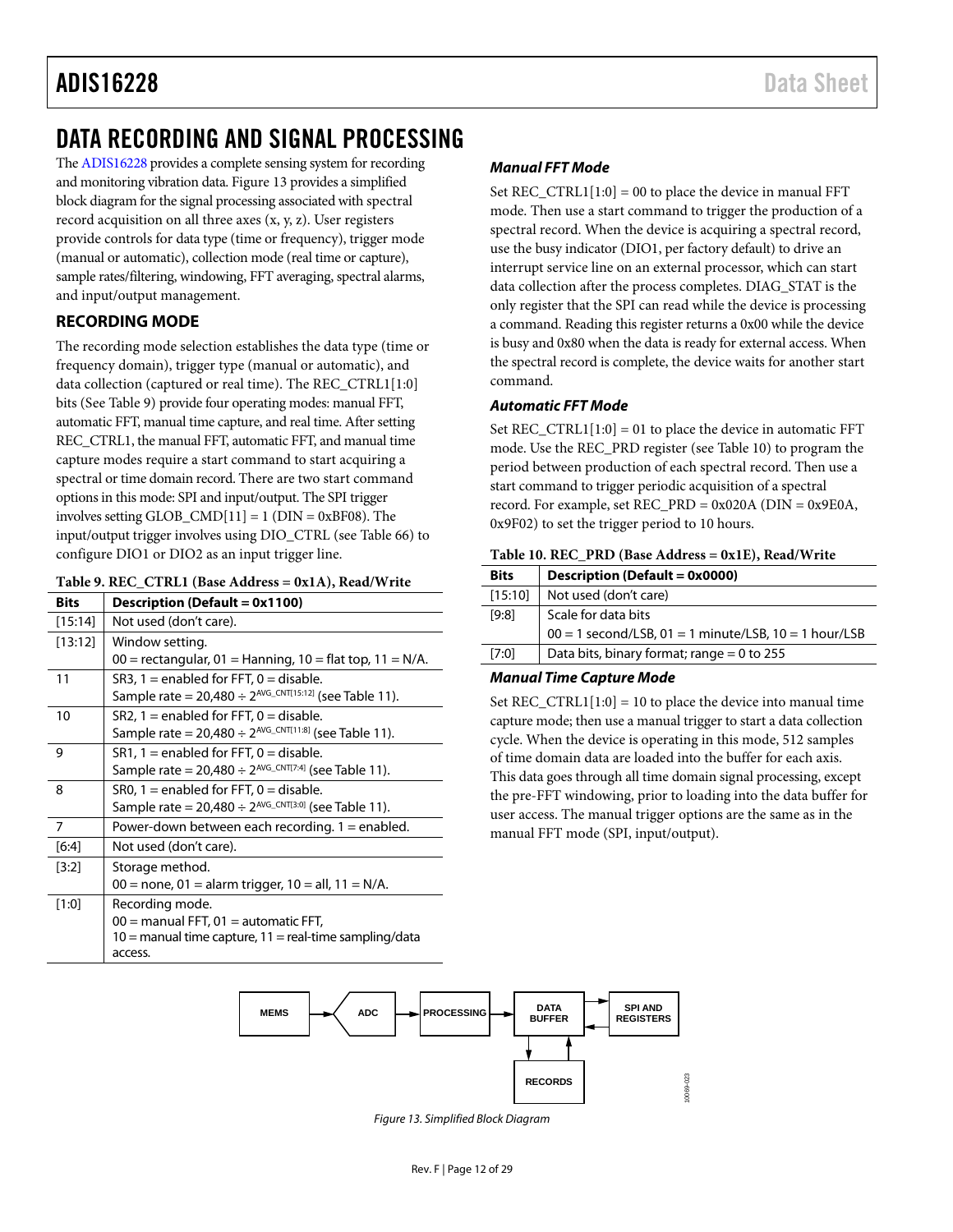# *Real-Time Mode*

Set REC\_CTRL1 $[1:0] = 11$  to place the device into real-time mode. In this mode, the device samples only one axis, at a rate of 20.48 kSPS, and provides data on its output register at the SR0 sample rate setting in AVG\_CNT[3:0] (se[e Table 11\)](#page-12-2). Select the axis of measurement in this mode by reading its assigned register. For example, select the x-axis by reading  $X_BUF$ , using  $DIN =$ 0x1400. Se[e Table 49,](#page-21-5) [Table 50,](#page-21-6) o[r Table 51](#page-21-7) for more information on the x\_BUF registers. Use DIO1 (Pin 15) to help manage external access to real-time data. For example, this signal is suitable for driving an interrupt line to initiate a service routine in an external processor.

# <span id="page-12-0"></span>**SPECTRAL RECORD PRODUCTION**

The [ADIS16228](http://www.analog.com/adis16228?doc=ADIS16228.pdf) produces a spectral record by taking a time record of data on all three axes, then scaling, windowing, and performing an FFT process on each time record. This process repeats for a programmable number of FFT averages, with the FFT result of each cycle accumulating in the data buffer. After completing the selected number of cycles, the FFT averaging process completes by scaling the data buffer contents. Then the data buffer contents are available to the SPI and output data registers.

### <span id="page-12-1"></span>**SAMPLE RATE/FILTERING**

The sample rate for each axis is 20.48 kSPS. The internal ADC samples all three axes in a time-interleaving pattern (x1, y1, z1, x2, y2…) that provides even distribution of data across the data record. The averaging/decimating filter provides a control for the final sample rate in the time record. By averaging and decimating the time domain data, this filter provides the ability to focus the spectral record on lower bandwidths, which produces finer frequency resolution in each FFT frequency bin. AVG\_CNT (see [Table 11\)](#page-12-2) provides the setting for the four different sample rate options in REC\_CTRL1[11:8] (SRx, se[e Table 9\)](#page-11-2). All four options are available when using the manual FFT, automatic FFT, and manual time capture modes. When more than one sample rate option is enabled while the device is in one of the manual modes, the device produces a spectral record for one SRx at a time, starting with the lowest number. After completing the spectral record for one SRx option, the device waits for another start command before producing a spectral record for the next SRx option that is enabled in REC\_CTRL1[11:8]. When

more than one sample rate option is enabled while the device is in the automatic FFT mode, the device produces a spectral record for one SRx option, and then waits for the next automatic trigger, which occurs based on the time setting in the REC\_PRD register (see [Table 10\)](#page-11-3). Se[e Figure 15](#page-13-1) for more details on how multiple SRx options influence data collection and spectral record production. When in real-time mode, the output data rate reflects the SR0 setting.

[Table 12](#page-12-3) provides a list of SRx settings available in the AVG\_CNT register (se[e Table 11\)](#page-12-2), along with the resulting sample rates, FFT bin widths, bandwidth, and estimated total noise. Note that each SRx setting also has associated range settings in the REC\_CTRL2 register (se[e Table 14\)](#page-15-4) and the FFT averaging settings that are shown in the FFT\_AVG1 and FFT\_AVG2 registers (see [Table 19](#page-16-4) and [Table 20,](#page-16-5) respectively).

#### <span id="page-12-2"></span>**Table 11. AVG\_CNT (Base Address = 0x3A), Read/Write**

| <b>Bits</b> | Description (Default = 0x9630)                                                                         |
|-------------|--------------------------------------------------------------------------------------------------------|
| [15:12]     | Sample Rate Option 3, binary (0 to 10),<br>SR3 option sample rate = $20,480 \div 2^{AVG_C(NT[15:12])}$ |
| [11:8]      | Sample Rate Option 2, binary (0 to 10),                                                                |
|             | SR2 option sample rate = $20,480 \div 2^{\text{AVG\_CNT[11:8]}}$                                       |
| [7:4]       | Sample Rate Option 1, binary (0 to 10),                                                                |
|             | SR1 option sample rate = $20,480 \div 2^{AVG\_CNT[7:4]}$                                               |
| [3:0]       | Sample Rate Option 0, binary (0 to 10),                                                                |
|             | SR0 option sample rate = $20,480 \div 2^{AVG_CCNT[3:0]}$                                               |

#### <span id="page-12-3"></span>**Table 12. Sample Rate Settings and Filter Performance**

| <b>SRx</b><br><b>Option</b> | <b>Sample</b><br>Rate,<br>$f_s$ (SPS) | <b>Bin</b><br>Width (Hz) | <b>Bandwidth</b><br>(Hz) | <b>Peak Noise</b><br>per<br>Bin(mq) |
|-----------------------------|---------------------------------------|--------------------------|--------------------------|-------------------------------------|
| 0                           | 20,480                                | 40                       | 10,240                   | 5.18                                |
|                             | 10,240                                | 20                       | 5120                     | 3.66                                |
| 2                           | 5120                                  | 10                       | 2560                     | 2.59                                |
| 3                           | 2560                                  | 5                        | 1280                     | 1.83                                |
| 4                           | 1280                                  | 2.5                      | 640                      | 1.29                                |
| 5                           | 640                                   | 1.250                    | 320                      | 0.91                                |
| 6                           | 320                                   | 0.625                    | 160                      | 0.65                                |
| 7                           | 160                                   | 0.313                    | 80                       | 0.46                                |
| 8                           | 80                                    | 0.156                    | 40                       | 0.32                                |
| 9                           | 40                                    | 0.078                    | 20                       | 0.23                                |
| 10                          | 20                                    | 0.039                    | 10                       | 0.16                                |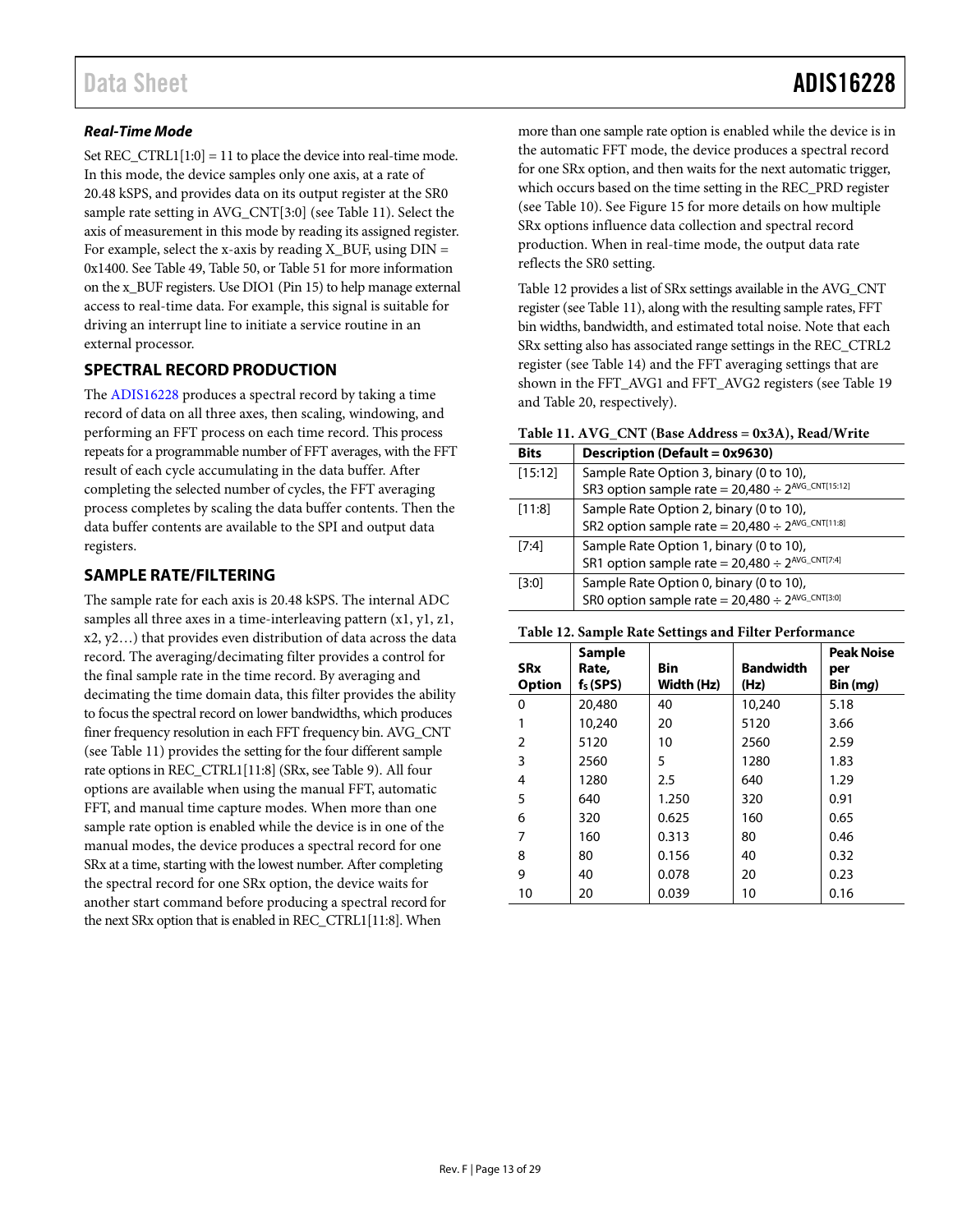# ADIS16228 Data Sheet



*Figure 14. Signal Flow Diagram, REC\_CTRL1[1:0] = 00 or 01, FFT Analysis Modes*

<span id="page-13-1"></span><span id="page-13-0"></span>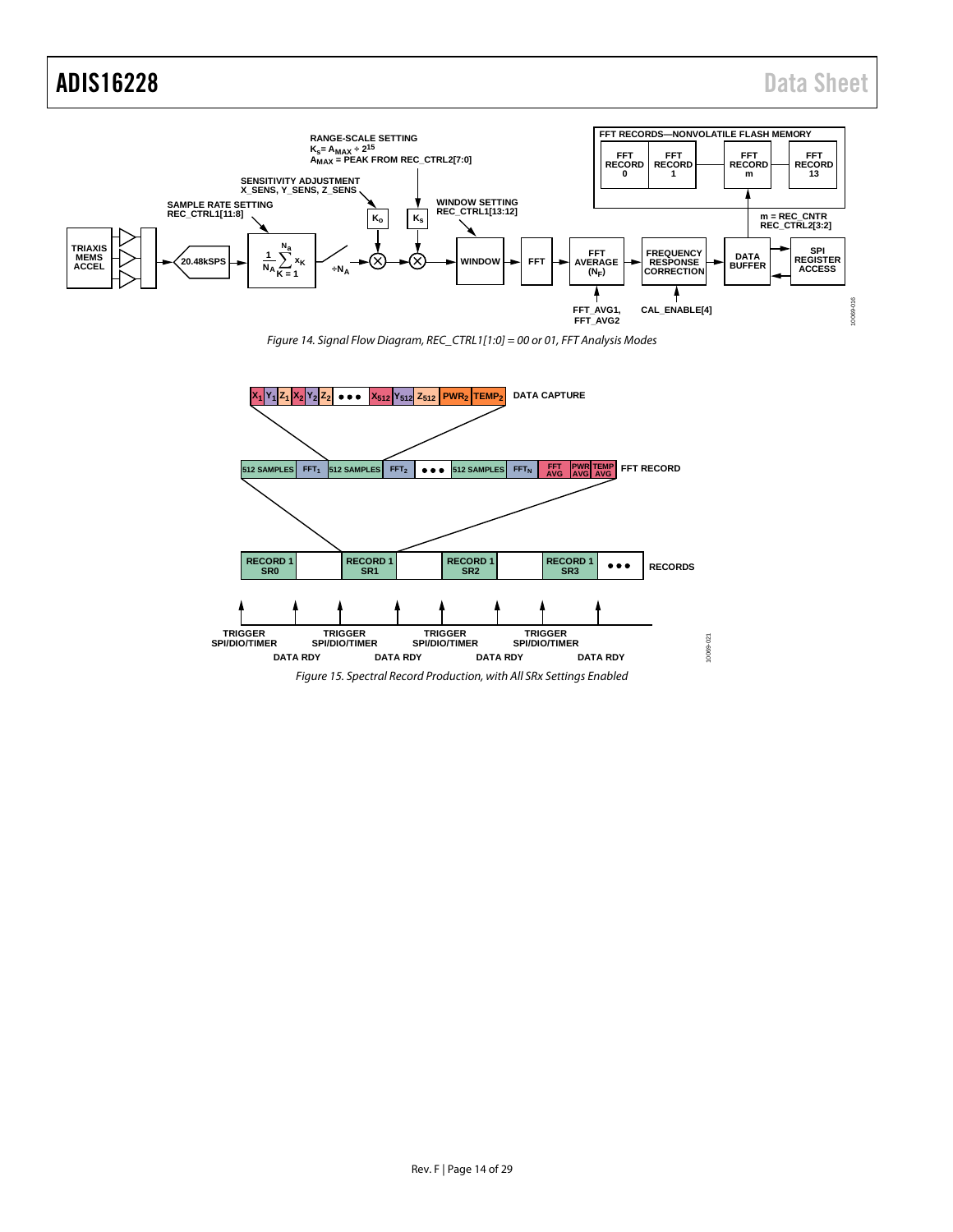# Data Sheet **ADIS16228**

# <span id="page-14-0"></span>**DYNAMIC RANGE/SENSITIVITY**

The range of the [ADIS16228](http://www.analog.com/adis16228?doc=ADIS16228.pdf) accelerometers depends on the frequency of the vibration. The accelerometers have a selfresonant frequency of 5.5 kHz, and the signal conditioning circuit applies a single-pole, low-pass filter (2.5 kHz) to the response. The self-resonant behavior of the accelerometer influences the relationship between vibration frequency and dynamic range, as shown in [Figure 16,](#page-14-4) which displays the response to peak input amplitudes, assuming a sinusoidal vibration signature at each frequency. The accelerometer resonance and low-pass filter also influence the magnitude response, as shown i[n Figure 17.](#page-14-1)

### *Frequency Response Correction*

The CAL\_ENABLE register provides an on/off control bit for a magnitude/frequency correction that extends the flatness (5%) of this response up to 5 kHz. Set CAL\_ENABLE $[4] = 1$  $(DIN = 0xFA10)$  to enable this function, which produces a magnitude/frequency response like the one that is shown in [Figure 18.](#page-14-2) Set CAL\_ENABLE[4] = 0 to remove this correction, and use a response that reflects the curve that is shown in [Figure 17.](#page-14-1) Note that this operation does not expand the dynamic range of the sensor, but it can simplify the process of setting spectral alarm limits and any other postprocessing routines.

<span id="page-14-3"></span>

|  |  | Table 13. CAL_ENABLE (Base Address = 0x7A), Read/Write |  |  |
|--|--|--------------------------------------------------------|--|--|
|--|--|--------------------------------------------------------|--|--|

| <b>Bits</b> | <b>Description (Default = 0x00FF)</b> |
|-------------|---------------------------------------|
| [15:5]      | Not used (don't care)                 |
|             | Frequency/flatness calibration enable |
|             | 1 = enable (see Figure 18)            |
|             | $0 =$ disable (see Figure 17)         |
| [3:0]       | Not used (don't care)                 |



<span id="page-14-4"></span>*Figure 16. Peak Magnitude vs. Frequency*



*Figure 17. Magnitude/Frequency Response (CAL\_ENABLE[4] = 0)*

<span id="page-14-1"></span>

*Figure 18. Magnitude/Frequency Response (CAL\_ENABLE[4] = 1)*

# <span id="page-14-2"></span>*Axial Definitions*

[Figure 19](#page-14-5) describes the axial and polarity definitions for all three accelerometers in th[e ADIS16228.](http://www.analog.com/adis16228?doc=ADIS16228.pdf) 



<span id="page-14-5"></span>*Figure 19. Accelerometer Axial and Polarity Definitions*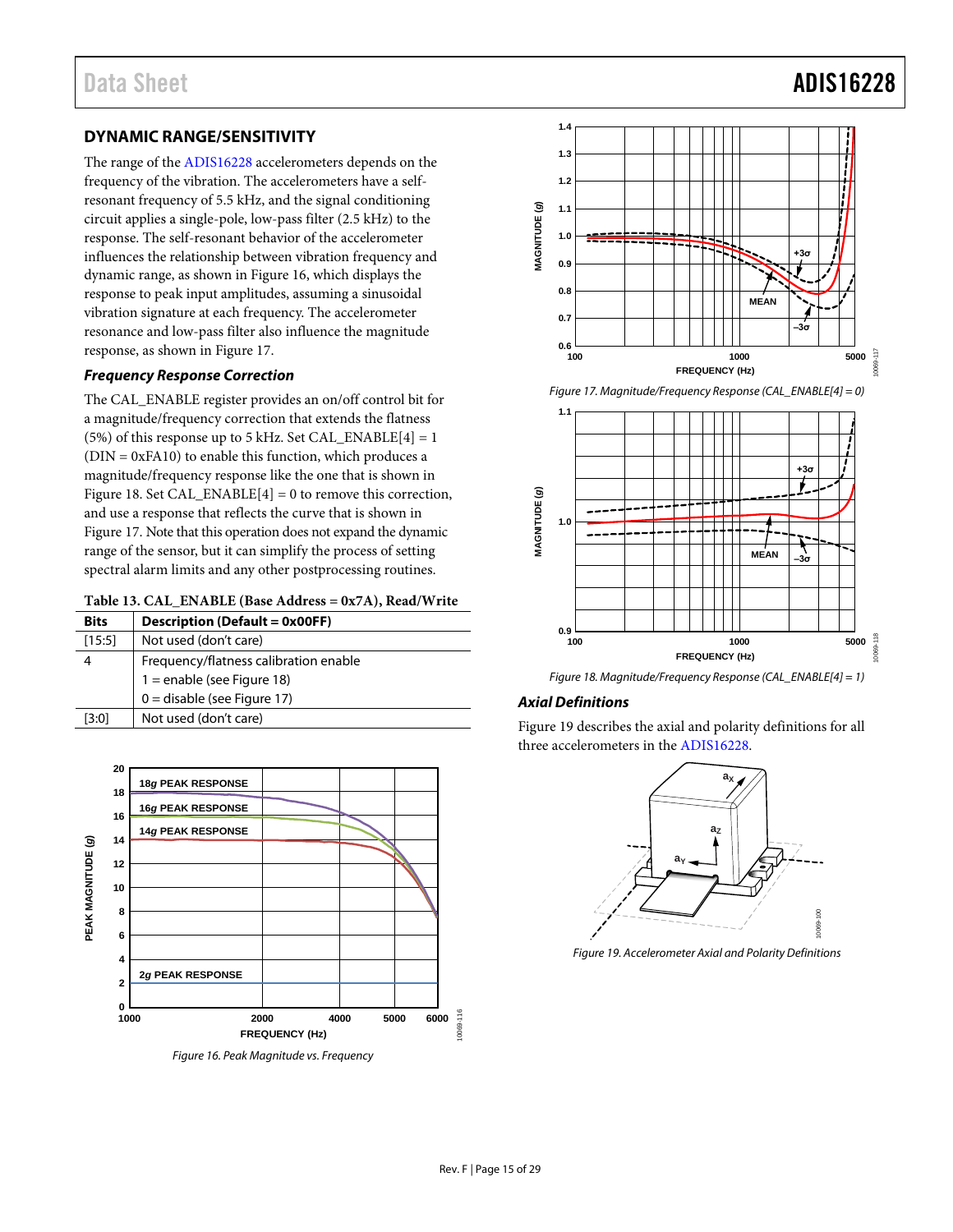# ADIS16228 Data Sheet

# *Dynamic Range Settings*

REC\_CTRL2 (se[e Table 14\)](#page-15-4) provides four range settings that are associated with each sample rate option, SRx. The range options that are referenced in REC\_CTRL2 reflect the maximum dynamic range, which occurs at the lower part of the frequency range and does not account for the decrease in range (se[e Figure 16\)](#page-14-4). For example, set  $REC_CTRL2[5:4] = 10$  (DIN = 0x9C20) to set the peak acceleration (AMAX) to 10 *g* on the SR2 sample rate option. These settings help optimize FFT precision and sensitivity when monitoring lower magnitude vibrations. For each range setting in [Table 14,](#page-15-4) this stage scales the time domain data so that the maximum value equates to 215 LSBs for time domain data and 216 LSBs for frequency domain data.

Note that the maximum range for each setting is 1 LSB smaller than the listed maximum. For example, the maximum number of codes in the frequency domain analysis is  $2^{16} - 1$ , or 65,535. For example, when using a range setting of 1 *g* in one of the FFT modes, the maximum measurement is equal to 1 *g* times  $2^{16} - 1$ , divided by  $2^{16}$ . See [Table 15](#page-15-5) for the resolution associated with each setting an[d Figure 14](#page-13-0) for the location of this operation in the signal flow diagram. The real-time mode automatically uses the 20 *g* range setting.

#### <span id="page-15-4"></span>**Table 14. REC\_CTRL2 (Base Address = 0x1C), Read/Write**

| Bits   | <b>Description (Default = 0x00FF)</b>            |
|--------|--------------------------------------------------|
| [15:8] | Not used (don't care)                            |
| [7:6]  | Measurement range, SR3                           |
|        | $00 = 1$ g, $01 = 5$ g, $10 = 10$ g, $11 = 20$ g |
| [5:4]  | Measurement range, SR2                           |
|        | $00 = 1$ g, $01 = 5$ g, $10 = 10$ g, $11 = 20$ g |
| [3:2]  | Measurement range, SR1                           |
|        | $00 = 1$ g, $01 = 5$ g, $10 = 10$ g, $11 = 20$ g |
| [1:0]  | Measurement range, SRO                           |
|        | $00 = 1$ g, $01 = 5$ g, $10 = 10$ g, $11 = 20$ g |

#### <span id="page-15-5"></span>**Table 15. Range Settings and LSB Weights**

| Range Setting (q)<br>(REC CTRL2[5:4]) | Time Mode<br>(mq / LSB) | <b>FFT Mode</b><br>(mq / LSB) |
|---------------------------------------|-------------------------|-------------------------------|
| $0$ to 1                              | 0.0305                  | 0.0153                        |
| $0$ to 5                              | 0.1526                  | 0.0763                        |
| $0$ to $10$                           | 0.3052                  | 0.1526                        |
| 0 to 20                               | 0.6104                  | 0.3052                        |

# *Scale Adjustment*

The x\_SENS registers (see [Table 16,](#page-15-1) [Table 17,](#page-15-2) and [Table 18\)](#page-15-3) provide a fine-scale adjustment function for each axis. The following equation describes how to use measured and ideal values to calculate the scale factor for each register in LSBs:

$$
SCFx = \left[a_{x1} / a_{xM} - 1\right] \times 2^{18}
$$

where:

 $ax<sub>I</sub>$  is the ideal x-axis value. a<sub>xM</sub> is the actual x-axis measurement.

These registers contain correction factors, which come from the factory calibration process. The calibration process records accelerometer output in four different orientations and computes the correction factors for each register.

These registers also provide write access for in-system adjustment. Gravity provides a common stimulus for this type of correction process. Use both +1 *g* and −1 *g* orientations to reduce the effect of offset on this measurement. In this case, the ideal measurement is 2 *g*, and the measured value is the difference of the accelerometer measurements at +1 *g* and −1 *g* orientations. The factory-programmed values are stored in flash memory and are restored by setting  $GLOB\_CMD[3] = 1$  ( $DIN = 0xBE08$ ) (see [Table 64\)](#page-23-5).

#### <span id="page-15-1"></span>**Table 16. X\_SENS (Base Address = 0x02), Read/Write**

<span id="page-15-2"></span>

| <b>Bits</b>                                           | <b>Description (Default = <math>N/A</math>)</b>        |  |  |
|-------------------------------------------------------|--------------------------------------------------------|--|--|
| [15:0]                                                | X-axis scale correction factor (SCFx), twos complement |  |  |
| Table 17. Y SENS (Base Address = $0x04$ ), Read/Write |                                                        |  |  |
| <b>Bits</b>                                           | <b>Description (Default = N/A)</b>                     |  |  |
| [15:0]                                                | Y-axis scale correction factor (SCFy), twos complement |  |  |
| Table 18. Z SENS (Base Address = $0x06$ ), Read/Write |                                                        |  |  |
| <b>Bits</b>                                           | <b>Description (Default = N/A)</b>                     |  |  |
| [15:0]                                                | Z-axis scale correction factor (SCFz), twos complement |  |  |

# <span id="page-15-3"></span><span id="page-15-0"></span>**PRE-FFT WINDOWING**

REC\_CTRL1[13:12] provide three options for pre-FFT windowing of time data. For example, set REC\_CTRL1[13:12] = 01 to use the Hanning window, which offers the best amplitude resolution of the peaks between frequency bins and minimal broadening of peak amplitudes. The rectangular and flat top windows are also available because they are common windowing options for vibration monitoring. The flat top window provides accurate amplitude resolution with a trade-off of broadening the peak amplitudes.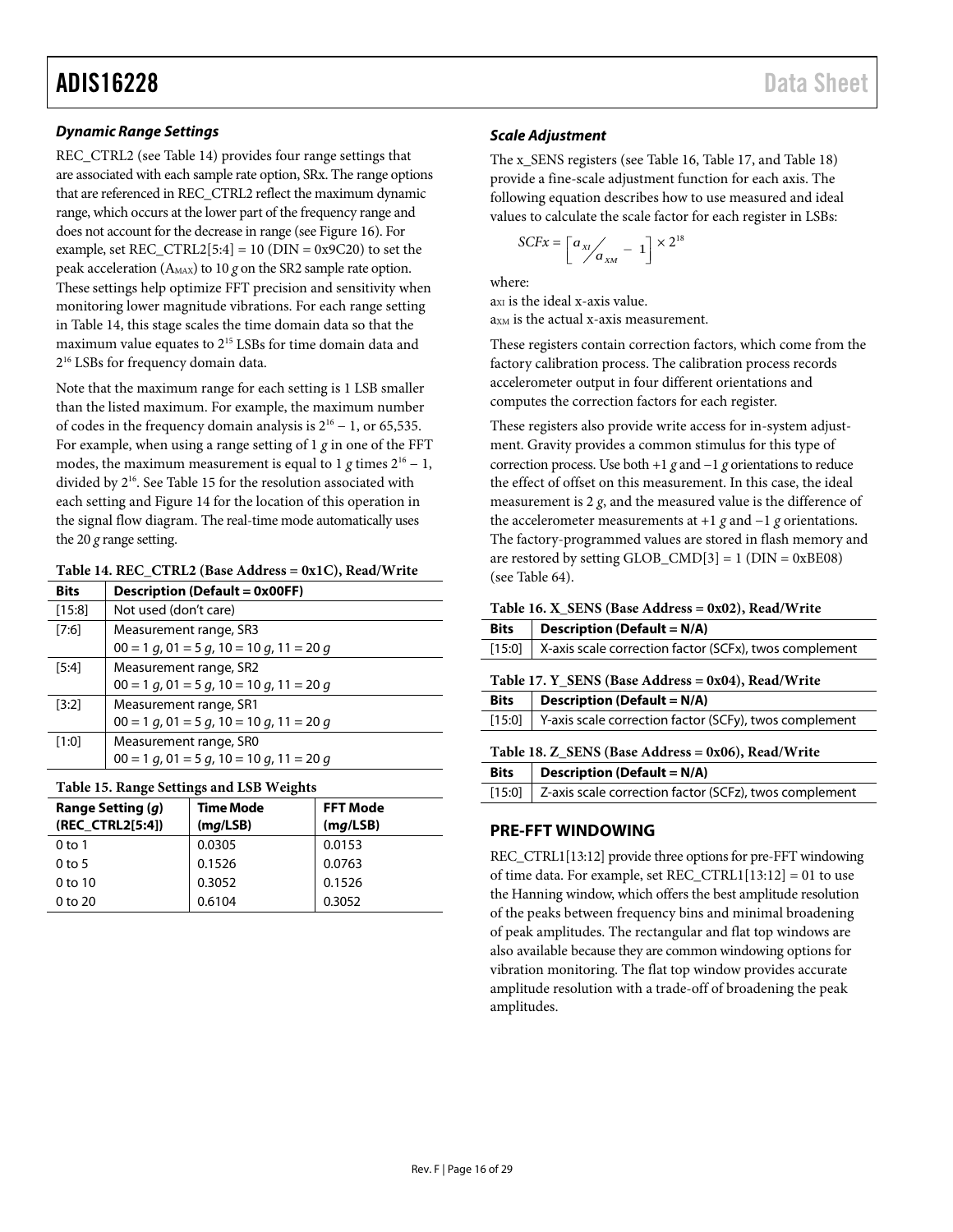# <span id="page-16-0"></span>**FFT**

The FFT process converts each 512-sample time record into a 256-point spectral record that provides magnitude vs. frequency data. Each FFT result loads into an accumulator stage that averages multiple FFT results for the FFT record.

# *FFT Averaging*

FFT\_AVG1 [\(Table 19\)](#page-16-4) and FFT\_AVG2 [\(Table 20\)](#page-16-5) contain userconfigurable settings for the total number of FFT results in each record. Each byte contains a binary number that sets the number of averages for a particular sample rate setting (SR0 to SR3, per AVG\_ CNT register[, Table 11\)](#page-12-2). For example, set FFT\_AVG1[15:8] = 0x0B (DIN = 0x8D0B) to set the total number of averages for the SR1 setting to 11. The default setting for the SR0 sample rate causes an average of 8 FFT results for one FFT record. The default settings for SR1, SR2, and SR3 cause each FFT to contain only one FFT result (no averaging).

<span id="page-16-4"></span>

|  |  |  | Table 19. FFT_AVG1 (Base Address = 0x0C), Read/Write |
|--|--|--|------------------------------------------------------|
|--|--|--|------------------------------------------------------|

| <b>Bits</b> | <b>Description (Default = 0x0108)</b>                                                                             |
|-------------|-------------------------------------------------------------------------------------------------------------------|
| [15:8]      | Number of FFT results (NF in Figure 14) in a FFT record,<br>for sample rate SR1 range = 1 to 255, binary format   |
| [7:0]       | Number of FFT results (NF in Figure 14) in a FFT record,<br>for sample rate SR0 range = $1$ to 255, binary format |

<span id="page-16-5"></span>

| <b>Bits</b> | <b>Description (Default = 0x0101)</b>                                                                                |
|-------------|----------------------------------------------------------------------------------------------------------------------|
| $[15:8]$    | Number of FFT results ( $N_F$ in Figure 14) in a FFT record,<br>for sample rate SR3 range = 1 to 255, binary format  |
| [7:0]       | Number of FFT results ( $N_F$ in Figure 14) in a FFT record,<br>for sample rate SR2. range = 1 to 255, binary format |

# <span id="page-16-1"></span>**RECORDING TIMES**

When using automatic FFT mode, the automatic recording period (REC\_PRD) must be greater than the total recording time. Use the following equations to calculate the recording time:

Manual time mode

 $t_R = t_S + t_{PT} + t_{ST} + t_{AST}$ 

$$
t_s = (512/20480) \times 2^{AVG\_CNT}
$$

Note that the *AVG\_CNT* variable in this relationship refers to the decimal equivalent of the applicable nibble in the AVG\_CNT register (Se[e Table 11\)](#page-12-2).

FFT modes

 $t_R = N_F \times (t_S + t_{PT} + t_{FFT}) + t_{ST} + t_{AST}$ 

[Table 21](#page-16-8) provides a list of the processing times and settings that are used in these equations.

#### <span id="page-16-8"></span>**Table 21. Typical Processing Times**

| <b>Function</b>                  | Time (ms)              |  |
|----------------------------------|------------------------|--|
| Processing Time, t <sub>PT</sub> | 18.7                   |  |
| FFT Time, tFFT                   | 32.7                   |  |
| Number of FFT Averages, $N_F$    | Per FFT_AVG1, FFT_AVG2 |  |
| Storage Time, tst                | 120.0                  |  |
| Alarm Scan Time, tAST            | 221                    |  |

The storage time  $(t<sub>ST</sub>)$  applies only when a storage method is selected in REC\_CTRL1[3:2] (se[e Table 9](#page-11-2) for more details about the record storage settings). The alarm scan time  $(t<sub>AST</sub>)$  applies only when the alarms are enabled in ALM\_CTRL[4:0] (see [Table 26](#page-17-3) for more information). Understanding the recording time helps predict when data is available, for systems that cannot use DIO1 to monitor the status of these operations. Note that when using automatic FFT mode, the automatic recording period (REC\_PRD) must be greater than the total recording time.

# <span id="page-16-2"></span>**DATA RECORDS**

After the [ADIS16228](http://www.analog.com/adis16228?doc=ADIS16228.pdf) finishes processing FFT data, it stores the data into the data buffer, where it is available for external access using the SPI and x\_BUF registers (se[e Table 49](#page-21-5) to [Table 51\)](#page-21-7). REC\_CTRL1[3:2] (see [Table 9\)](#page-11-2) provides programmable conditions for writing buffer data into the FFT records, which are in nonvolatile flash memory locations. Set REC\_CTRL1[3:2] = 01 to store data buffer data into the flash memory records only when an alarm condition is met. Set REC\_CTRL1[3:2] = 10 to store every set of FFT data into the flash memory locations. The flash memory record provides space for a total of 14 records. Each record stored in flash memory contains a header and frequency domain (FFT) data from all three axes (x, y, and z). When all 14 records are full, new records do not load into the flash memory. The REC\_CNTR register (see [Table 22\)](#page-16-7) provides a running count for the number of records that are stored. Set GLOB  $\text{CMD}[8] = 1 \text{ (DIN} = 0 \text{xBF01})$  to clear all of the records in flash memory.

<span id="page-16-7"></span>

| <b>Bits</b> | Description (Default = 0x0000)                           |
|-------------|----------------------------------------------------------|
| [15:5]      | Not used                                                 |
| [4:0]       | Total number of records taken; range = $0$ to 14, binary |

When used in conjunction with automatic trigger mode and record storage, FFT analysis for each sample rate option requires no additional inputs. Depending on the number of FFT averages, the time between each sample rate selection may be quite large. Note that selecting multiple sample rates reduces the number of records available for each sample rate setting, as shown in [Table 23.](#page-16-9)

<span id="page-16-9"></span>

| <b>Number of Sample Rates Selected</b> | <b>Available Records</b> |  |
|----------------------------------------|--------------------------|--|
|                                        | 14                       |  |
|                                        |                          |  |
|                                        |                          |  |
|                                        |                          |  |
|                                        |                          |  |

# <span id="page-16-3"></span>**FFT RECORD FLASH ENDURANCE**

The REC\_FLSH\_CNT register (see [Table 24\)](#page-16-6) increments when all 14 records contain FFT data.

#### <span id="page-16-6"></span>**Table 24. REC\_FLSH\_CNT (Base Address = 0x5E), Read Only**

| <b>Bits</b> | <b>Description</b>                                |
|-------------|---------------------------------------------------|
| $[15:0]$    | Flash write cycle count; record data only, binary |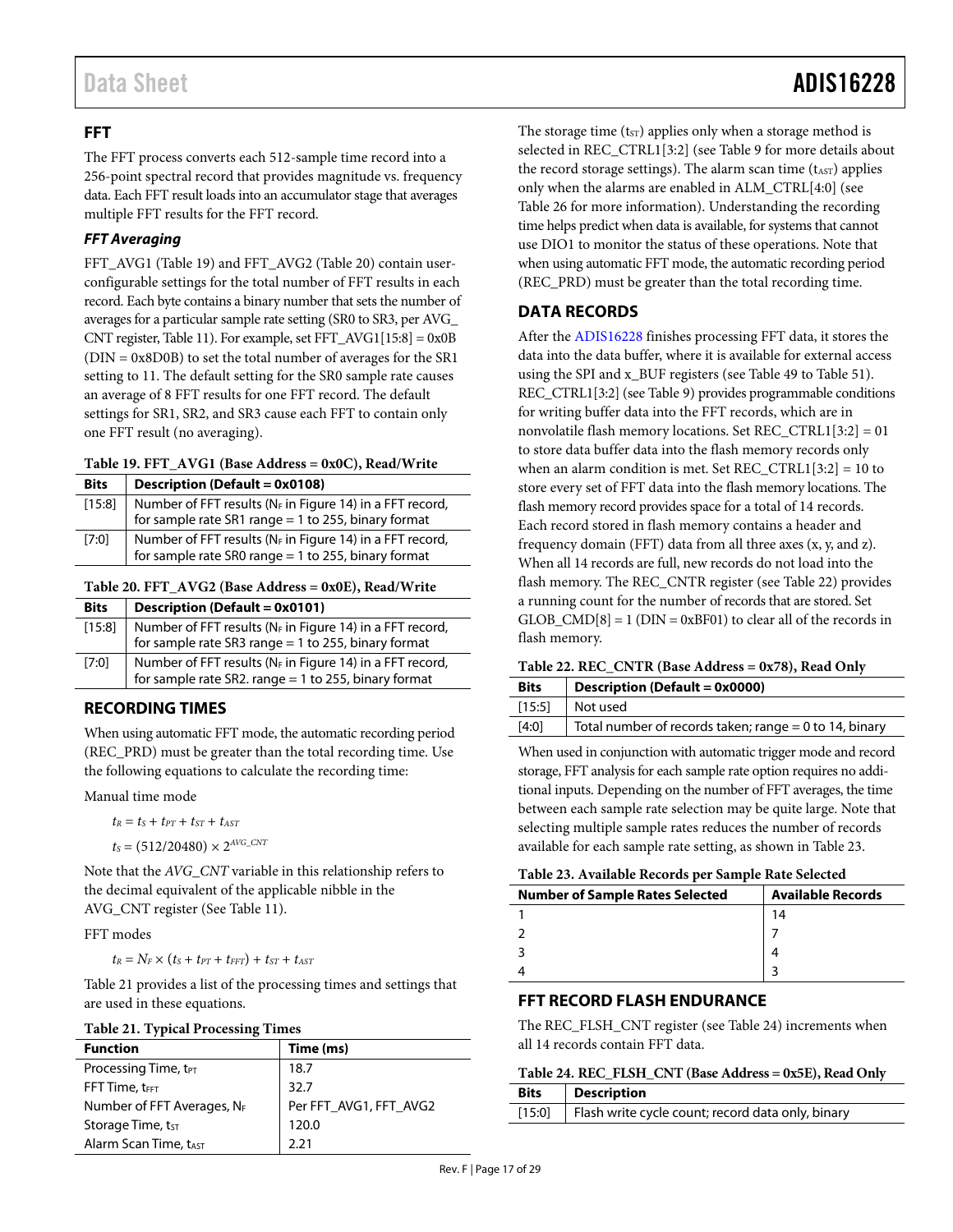# <span id="page-17-0"></span>SPECTRAL ALARMS

The alarm function offers six spectral bands for alarm detection. Each spectral band has high and low frequency definitions, along with two different trigger thresholds (Alarm 1 and Alarm 2) for each accelerometer axis[. Table 25](#page-17-4) provides a summary of each register used to configure the alarm function.

<span id="page-17-4"></span>

|  |  |  |  | Table 25. Alarm Function Register Summary |
|--|--|--|--|-------------------------------------------|
|--|--|--|--|-------------------------------------------|

| Register   | <b>Address</b> | <b>Description</b>                     |
|------------|----------------|----------------------------------------|
| ALM_F_LOW  | 0x20           | Alarm frequency band, lower limit      |
| ALM F HIGH | 0x22           | Alarm frequency band, upper limit      |
| ALM X MAG1 | 0x24           | X-Axis Alarm Trigger Level 1 (warning) |
| ALM Y MAG1 | 0x26           | Y-Axis Alarm Trigger Level 1 (warning) |
| ALM_Z_MAG1 | 0x28           | Z-Axis Alarm Trigger Level 1 (warning) |
| ALM X MAG2 | 0x2A           | X-Axis Alarm Trigger Level 2 (fault)   |
| ALM_Y_MAG2 | 0x2C           | Y-Axis Alarm Trigger Level 2 (fault)   |
| ALM_Z_MAG2 | 0x2E           | Z-Axis Alarm Trigger Level 2 (fault)   |
| ALM_PNTR   | 0x30           | Alarm pointer                          |
| ALM S MAG  | 0x32           | System alarm trigger level             |
| ALM CTRL   | 0x34           | Alarm configuration                    |
| DIAG STAT  | 0x3C           | Alarm status                           |
| ALM X STAT | 0x40           | X-axis alarm status                    |
| ALM_Y_STAT | 0x42           | Y-axis alarm status                    |
| ALM_Z_STAT | 0x44           | Z-axis alarm status                    |
| ALM_X_PEAK | 0x46           | X-axis alarm peak                      |
| ALM_Y_PEAK | 0x48           | Y-axis alarm peak                      |
| ALM Z PEAK | 0x4A           | Z-axis alarm peak                      |
| ALM X FREQ | 0x70           | X-axis alarm frequency of peak alarm   |
| ALM_Y_FREQ | 0x72           | Y-axis alarm frequency of peak alarm   |
| ALM Z FREQ | 0x74           | Z-axis alarm frequency of peak alarm   |

The ALM\_CTRL register (see [Table 26\)](#page-17-3) provides control bits that enable the spectral alarms of each axis, configures the system alarm, sets the record delay for the spectral alarms, and configures the clearing function for the DIAG\_STAT error flags (se[e Table 65\)](#page-23-4).

<span id="page-17-3"></span>

| Table 26. ALM_CTRL (Base Address = 0x34), Read/Write |  |  |  |  |
|------------------------------------------------------|--|--|--|--|
|------------------------------------------------------|--|--|--|--|

| <b>Bits</b>    | Description (Default = 0x0080)                                                                                                                       |
|----------------|------------------------------------------------------------------------------------------------------------------------------------------------------|
| [15:12]        | Not used.                                                                                                                                            |
| [11:8]         | Response delay; range $= 0$ to 15. Represents the number<br>of spectral records for each spectral alarm before a<br>spectral alarm flag is set high. |
| 7              | Latch DIAG_STAT error flags. Requires a clear status<br>command (GLOB CMD[4]) to reset the flags to 0.<br>$1 =$ enabled, $0 =$ disabled.             |
| 6              | Enable DIO1 as an Alarm 1 output indicator and enable<br>DIO2 as an Alarm 2 output indicator. $1 =$ enabled.                                         |
| -5             | System alarm comparison polarity.                                                                                                                    |
|                | 1 = trigger when less than ALM_S_MAG[11:0].                                                                                                          |
|                | 0 = trigger when greater than ALM_S_MAG[11:0].                                                                                                       |
| $\overline{4}$ | System alarm. $1 =$ temperature, $0 =$ power supply.                                                                                                 |
| $\overline{3}$ | Alarm S enable (ALM S $MAG$ ). 1 = enabled, 0 = disabled.                                                                                            |
| $\overline{2}$ | Alarm Z enable (ALM_Z_MAG). 1 = enabled, 0 = disabled.                                                                                               |
| $\mathbf{1}$   | Alarm Y enable (ALM_Y_MAG). 1 = enabled, 0 = disabled.                                                                                               |
| $\Omega$       | Alarm X enable (ALM $\,$ X $\,$ MAG). 1 = enabled, 0 = disabled.                                                                                     |

# <span id="page-17-1"></span>**ALARM DEFINITION**

The alarm function provides six programmable spectral bands, as shown i[n Figure 20.](#page-17-5) Each spectral alarm band has lower and upper frequency definitions for all of the sample rate options (SRx). It also has two independent trigger level settings, which are useful for systems that value warning and fault condition indicators.



<span id="page-17-5"></span>*Figure 20. Spectral Band Alarm Setting Example, ALM\_PNTR = 0x03*

Select the spectral band for configuration by writing its number (1 to 6) to ALM\_PNTR[2:0] (se[e Table 27\)](#page-17-2). Then select the sample rate option using ALM\_PNTR[9:8]. This number represents a binary number, which corresponds to the x in the SRx sample rates option associated with REC\_CTRL1[11:8] (see [Table 9\)](#page-11-2). For example, set  $ALM_PNTR[7:0] = 0x05$  (DIN = 0xB005) to select Alarm Spectral Band 5, and set ALM\_PNTR[15:8] = 0x02  $(DIN = 0xB102)$  to select the SR2 sample rate option.

<span id="page-17-2"></span>**Table 27. ALM\_PNTR (Base Address = 0x30), Read/Write**

| <b>Bits</b> | Description (Default = 0x0000)                      |
|-------------|-----------------------------------------------------|
| [15:10]     | Not used                                            |
| [9:8]       | Sample rate option; range $= 0$ to 3 for SR0 to SR3 |
| [7:3]       | Not used                                            |
| [2:0]       | Spectral band number; range = $1$ to 6              |

# *Alarm Band Frequency Definitions*

After the spectral band and sample rate settings are set, program the lower and upper frequency boundaries by writing their bin numbers to the ALM\_F\_LOW register (see [Table 28\)](#page-18-2) and ALM\_F\_HIGH register (see [Table 29\)](#page-18-3). Use the bin width definitions listed i[n Table 12](#page-12-3) to convert a frequency into a bin number for this definition. Calculate the bin number by dividing the frequency by the bin width that is associated with the sample rate setting. For example, if the sample rate is 5120 Hz and the lower band frequency is 400 Hz, divide that number by the bin width of 10 Hz to arrive at the  $40<sup>th</sup>$  bin as the lower band setting. Then set  $ALM_F\_LOW[7:0] = 0x28$  (DIN = 0xA028) to establish 400 Hz as the lower frequency for the 5120 SPS sample rate setting.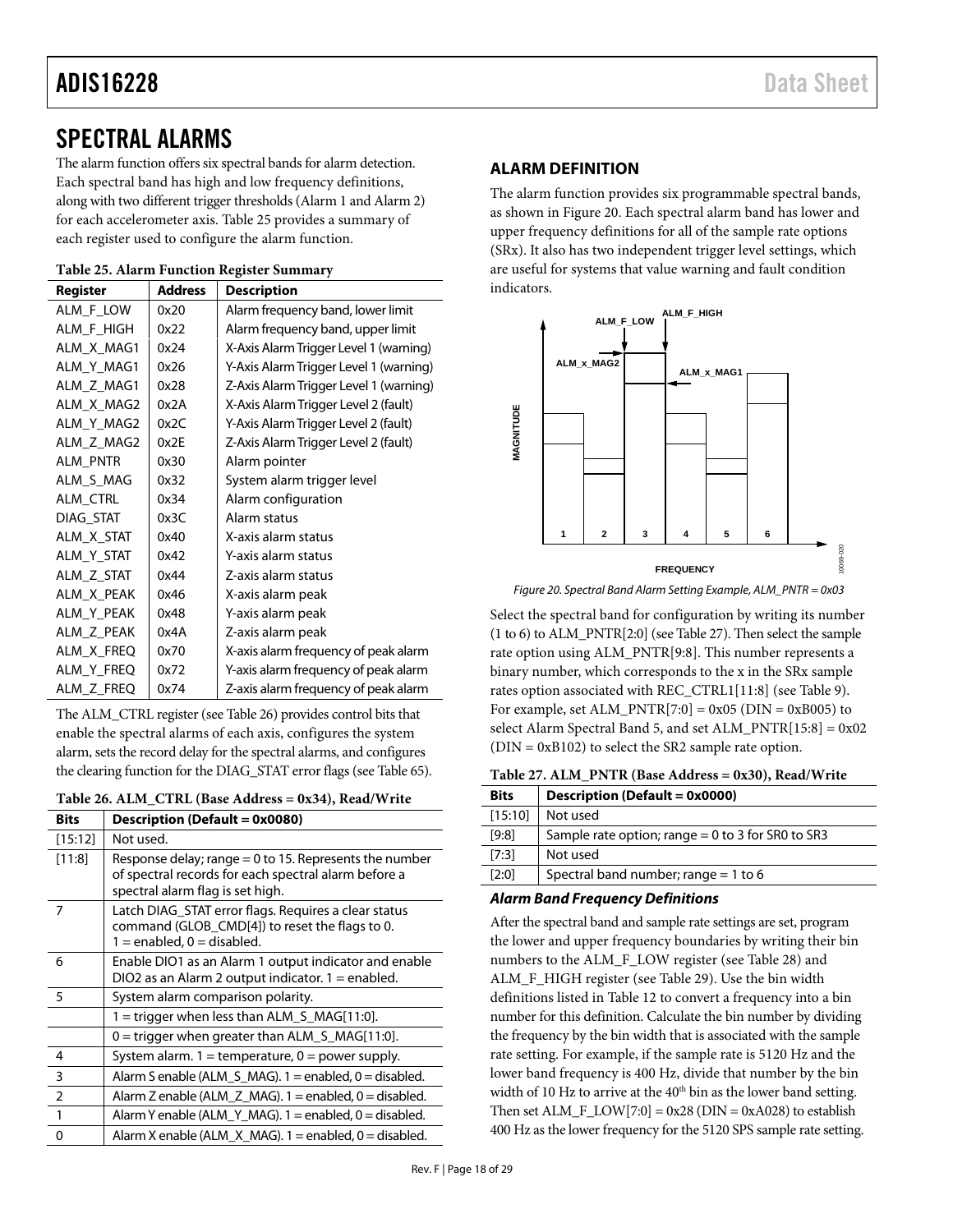#### <span id="page-18-2"></span>**Table 28. ALM\_F\_LOW (Base Address = 0x20), Read/Write**

| <b>Bits</b> | Description (Default = $0x0000$ )             |
|-------------|-----------------------------------------------|
|             | $[15:8]$ Not used                             |
| $[7:0]$     | Lower frequency, bin number; range = 0 to 255 |
|             |                                               |

<span id="page-18-3"></span>**Table 29. ALM\_F\_HIGH (Base Address = 0x22), Read/Write**

| <b>Bits</b> | Description (Default = 0x0000)                  |
|-------------|-------------------------------------------------|
|             | $[15:8]$ Not used                               |
| [7:0]       | Upper frequency, bin number; range $= 0$ to 255 |

#### *Alarm Trigger Settings*

The ALM\_x\_MAG1 and ALM\_x\_MAG2 registers (se[e Table 30](#page-18-4) to [Table 35\)](#page-18-9) provide two independent trigger settings for all three axes of acceleration data. They use the data format established by the range settings in the REC\_CTRL2 register (se[e Table 14\)](#page-15-4) and recording mode in REC\_CTRL1[1:0] (se[e Table 9\)](#page-11-2). For example, when using the 0 *g* to 1 *g* mode for FFT analysis, 32,768 LSB is the closest setting to 500 m*g*. Therefore, set  $ALM_Y_MAG2 = 0x8000 (DIN = 0xAD80, 0xAC00)$  to set the critical alarm to 500 m*g*, when using the 0 *g* to 1 *g* range option in REC\_CTRL2 for FFT records. Se[e Table 14](#page-15-4) and [Table 15](#page-15-5) for more information about formatting each trigger level. Note that trigger settings that are associated with Alarm 2 should be greater than the trigger settings for Alarm 1. In other words, the alarm magnitude settings should meet the following criteria:

ALM\_X\_MAG2 > ALM\_X\_MAG1 ALM\_Y\_MAG2 > ALM\_Y\_MAG1 ALM\_Z\_MAG2 > ALM\_Z\_MAG1

#### <span id="page-18-4"></span>**Table 30. ALM\_X\_MAG1 (Base Address = 0x24), Read/Write**

| <b>Bits</b> | $\vert$ Description (Default = 0x0000)                               |
|-------------|----------------------------------------------------------------------|
|             | [15:0]   X-axis Alarm Trigger Level 1, 16-bit unsigned (see Table 14 |
|             | and Table 15 for the scale factor)                                   |

#### <span id="page-18-5"></span>**Table 31. ALM\_Y\_MAG1 (Base Address = 0x26), Read/Write**

| <b>Bits</b> | $\vert$ Description (Default = 0x0000)                                                                   |
|-------------|----------------------------------------------------------------------------------------------------------|
|             | [15:0] Y-axis Alarm Trigger Level 1, 16-bit unsigned (see Table 14<br>and Table 15 for the scale factor) |

#### <span id="page-18-6"></span>**Table 32. ALM\_Z\_MAG1 (Base Address = 0x28), Read/Write**

<span id="page-18-7"></span>

| <b>Bits</b> | $\vert$ Description (Default = 0x0000)                               |
|-------------|----------------------------------------------------------------------|
|             | [15:0]   Z-axis Alarm Trigger Level 1, 16-bit unsigned (see Table 14 |
|             | and Table 15 for the scale factor)                                   |

#### **Table 33. ALM\_X\_MAG2 (Base Address = 0x2A), Read/Write**

| <b>Bits</b> | $\vert$ Description (Default = 0x0000)                               |
|-------------|----------------------------------------------------------------------|
|             | [15:0]   X-axis Alarm Trigger Level 2, 16-bit unsigned (see Table 14 |
|             | and Table 15 for the scale factor)                                   |

<span id="page-18-8"></span>**Table 34. ALM\_Y\_MAG2 (Base Address = 0x2C), Read/Write**

| <b>Bits</b> | $\vert$ Description (Default = 0x0000)                                                                     |
|-------------|------------------------------------------------------------------------------------------------------------|
|             | [15:0]   Y-axis Alarm Trigger Level 2, 16-bit unsigned (see Table 14<br>and Table 15 for the scale factor) |

#### <span id="page-18-9"></span>**Table 35. ALM\_Z\_MAG2 (Base Address = 0x2E), Read/Write**

#### **Bits Description (Default = 0x0000)**

| [15:0] Z-axis Alarm Trigger Level 2, 16-bit unsigned (see Table 14 |
|--------------------------------------------------------------------|
| and Table 15 for the scale factor)                                 |
|                                                                    |

# <span id="page-18-10"></span>**Table 36. ALM\_S\_MAG (Base Address = 0x32), Read/Write Bits Description (Default = 0x0000)**

| [15:0] System alarm trigger level, data format matches target<br>from ALM_CTRL[4] |
|-----------------------------------------------------------------------------------|
|                                                                                   |

### *Enable Alarm Settings*

Before configuring the spectral alarm registers, clear their current contents by setting  $GLOB\_CMD[9] = 1 (DIN = 0xBF02)$ . After completing the spectral alarm band definitions, save the settings by setting GLOB\_CMD[12] = 1 ( $DIN = 0xBF10$ ). The device ignores the save command if any of these locations has already been written to.

# <span id="page-18-0"></span>**ALARM INDICATOR SIGNALS**

DIO\_CTRL[5:2] (se[e Table 66\)](#page-24-2) and ALM\_CTRL[6] (see [Table 26\)](#page-17-3) provide controls for establishing DIO1 and DIO2 as dedicated alarm output indicator signals. Use DIO\_CTRL[5:2] to select the alarm function for DIO1 and/or DIO2; then set ALM\_CTRL[6] = 1 to enable DIO1 to serve as an Alarm 1 indicator and DIO2 as an Alarm 2 indicator. This setting establishes DIO1 to indicate Alarm 1 (warning) conditions and DIO2 to indicate Alarm 2 (critical) conditions.

# <span id="page-18-1"></span>**ALARM FLAGS AND CONDITIONS**

The FFT header (se[e Table 58\)](#page-22-5) contains both generic alarm flags (DIAG\_STAT[13:8]; see [Table 65\)](#page-23-4) and spectral band-specific alarm flags (ALM\_x\_STAT; se[e Table 37,](#page-19-2) [Table 38,](#page-19-3) and [Table 39\)](#page-19-4). The FFT header also contains magnitude (ALM\_x\_PEAK; see [Table 40,](#page-19-5) [Table 41,](#page-19-6) and [Table 42\)](#page-19-7) and frequency information (ALM\_x\_FREQ; see [Table 43,](#page-19-8) [Table 44,](#page-19-9) and [Table 45\)](#page-19-10) associated with the highest magnitude of vibration content in the record.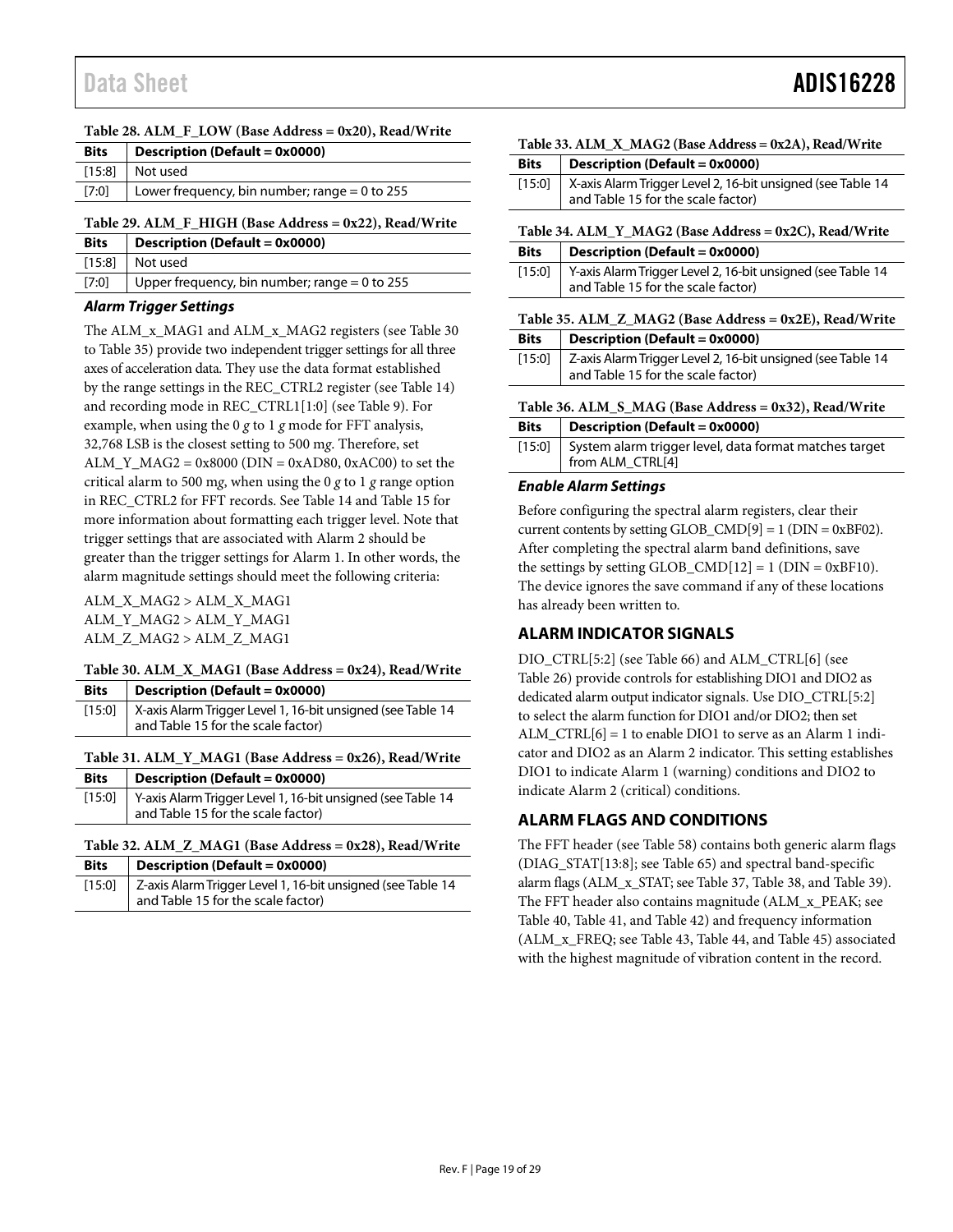# <span id="page-19-0"></span>**ALARM STATUS**

The ALM\_x\_STAT registers (see [Table 37,](#page-19-2) [Table 38,](#page-19-3) and [Table 39](#page-19-4) provide alarm bits for each spectral band on the current sample rate option.

#### <span id="page-19-2"></span>**Table 37. ALM\_X\_STAT (Base Address = 0x40), Read Only**

| <b>Bits</b>       | Description (Default = 0x0000)                                 |  |  |  |
|-------------------|----------------------------------------------------------------|--|--|--|
| 15                | Alarm 2 on Band 6; $1 =$ alarm set, $0 =$ no alarm             |  |  |  |
| 14                | Alarm 1 on Band 6; $1 =$ alarm set, $0 =$ no alarm             |  |  |  |
| 13                | Alarm 2 on Band 5; $1 =$ alarm set, $0 =$ no alarm             |  |  |  |
| $12 \overline{ }$ | Alarm 1 on Band 5; $1 =$ alarm set, $0 =$ no alarm             |  |  |  |
| 11                | Alarm 2 on Band 4; $1 =$ alarm set, $0 =$ no alarm             |  |  |  |
| 10                | Alarm 1 on Band 4; $1 =$ alarm set, $0 =$ no alarm             |  |  |  |
| 9                 | Alarm 2 on Band 3; $1 =$ alarm set, $0 =$ no alarm             |  |  |  |
| 8                 | Alarm 1 on Band 3; $1 =$ alarm set, $0 =$ no alarm             |  |  |  |
| 7                 | Alarm 2 on Band 2; $1 =$ alarm set, $0 =$ no alarm             |  |  |  |
| 6                 | Alarm 1 on Band 2; $1 =$ alarm set, $0 =$ no alarm             |  |  |  |
| 5                 | Alarm 2 on Band 1; $1 =$ alarm set, $0 =$ no alarm             |  |  |  |
| 4                 | Alarm 1 on Band 1; $1 =$ alarm set, $0 =$ no alarm             |  |  |  |
| 3                 | Not used                                                       |  |  |  |
| [2:0]             | Most critical alarm condition, spectral band; range $=$ 1 to 6 |  |  |  |

#### <span id="page-19-3"></span>**Table 38. ALM\_Y\_STAT (Base Address = 0x42), Read Only**

| <b>Bits</b>    | Description (Default = 0x0000)                                 |
|----------------|----------------------------------------------------------------|
| 15             | Alarm 2 on Band 6; $1 =$ alarm set, $0 =$ no alarm             |
| 14             | Alarm 1 on Band 6; $1 =$ alarm set, $0 =$ no alarm             |
| 13             | Alarm 2 on Band 5; $1 =$ alarm set, $0 =$ no alarm             |
| 12             | Alarm 1 on Band 5; $1 =$ alarm set, $0 =$ no alarm             |
| 11             | Alarm 2 on Band 4; $1 =$ alarm set, $0 =$ no alarm             |
| 10             | Alarm 1 on Band 4; $1 =$ alarm set, $0 =$ no alarm             |
| 9              | Alarm 2 on Band 3; $1 =$ alarm set, $0 =$ no alarm             |
| 8              | Alarm 1 on Band 3; $1 =$ alarm set, $0 =$ no alarm             |
| $\overline{7}$ | Alarm 2 on Band 2; $1 =$ alarm set, $0 =$ no alarm             |
| 6              | Alarm 1 on Band 2; $1 =$ alarm set, $0 =$ no alarm             |
| 5              | Alarm 2 on Band 1; $1 =$ alarm set, $0 =$ no alarm             |
| $\overline{4}$ | Alarm 1 on Band 1; $1 =$ alarm set, $0 =$ no alarm             |
| 3              | Not used                                                       |
| [2:0]          | Most critical alarm condition, spectral band; range $=$ 1 to 6 |

### <span id="page-19-4"></span>**Table 39. ALM\_Z\_STAT (Base Address = 0x44), Read Only**

| <b>Bits</b>     | Description (Default = 0x0000)                                 |
|-----------------|----------------------------------------------------------------|
| 15              | Alarm 2 on Band 6; $1 =$ alarm set, $0 =$ no alarm             |
| 14              | Alarm 1 on Band 6; $1 =$ alarm set, $0 =$ no alarm             |
| 13              | Alarm 2 on Band 5; $1 =$ alarm set, $0 =$ no alarm             |
| 12              | Alarm 1 on Band 5; $1 =$ alarm set, $0 =$ no alarm             |
| 11              | Alarm 2 on Band 4; $1 =$ alarm set, $0 =$ no alarm             |
| 10              | Alarm 1 on Band 4; $1 =$ alarm set, $0 =$ no alarm             |
| 9               | Alarm 2 on Band 3; $1 =$ alarm set, $0 =$ no alarm             |
| 8               | Alarm 1 on Band 3; $1 =$ alarm set, $0 =$ no alarm             |
| $\overline{7}$  | Alarm 2 on Band 2; $1 =$ alarm set, $0 =$ no alarm             |
| $6\overline{6}$ | Alarm 1 on Band 2; $1 =$ alarm set, $0 =$ no alarm             |
| 5               | Alarm 2 on Band 1; $1 =$ alarm set, $0 =$ no alarm             |
| $\overline{4}$  | Alarm 1 on Band 1; $1 =$ alarm set, $0 =$ no alarm             |
| 3               | Not used                                                       |
| [2:0]           | Most critical alarm condition, spectral band; range $= 1$ to 6 |

### <span id="page-19-1"></span>**WORST-CASE CONDITION MONITORING**

The ALM\_x\_PEAK registers (se[e Table 40,](#page-19-5) [Table 41,](#page-19-6) and [Table 42\)](#page-19-7) contain the peak magnitude for the worst-case alarm condition in each axis. The ALM\_x\_FREQ registers (se[e Table 43,](#page-19-8)  [Table 44,](#page-19-9) an[d Table 45\)](#page-19-10) contain the frequency bin number for the worst-case alarm condition.

#### <span id="page-19-5"></span>**Table 40. ALM\_X\_PEAK (Base Address = 0x46), Read Only**

<span id="page-19-10"></span><span id="page-19-9"></span><span id="page-19-8"></span><span id="page-19-7"></span><span id="page-19-6"></span>

| <b>Bits</b>                                           | <b>Description (Default = 0x0000)</b>                                              |  |  |
|-------------------------------------------------------|------------------------------------------------------------------------------------|--|--|
| [15:0]                                                | Alarm peak, x-axis, accelerometer data format                                      |  |  |
|                                                       | Table 41. ALM_Y_PEAK (Base Address = 0x48), Read Only                              |  |  |
| <b>Bits</b>                                           | <b>Description (Default = 0x0000)</b>                                              |  |  |
| [15:0]                                                | Alarm peak, y-axis, accelerometer data format                                      |  |  |
|                                                       | Table 42. ALM Z PEAK (Base Address = 0x4A), Read Only                              |  |  |
| <b>Bits</b>                                           | <b>Description (Default = 0x0000)</b>                                              |  |  |
| [15:0]                                                | Alarm peak, z-axis, accelerometer data format                                      |  |  |
|                                                       | Table 43. ALM_X_FREQ (Base Address = 0x70), Read Only                              |  |  |
| <b>Bits</b>                                           | <b>Description (Default = 0x0000)</b>                                              |  |  |
| [15:8]                                                | Not used                                                                           |  |  |
| [7:0]                                                 | Alarm frequency for x-axis peak alarm level,<br>FFT bin number; range = 0 to 255   |  |  |
|                                                       | Table 44. ALM_Y_FREQ (Base Address = $0x72$ ), Read Only                           |  |  |
| <b>Bits</b>                                           | <b>Description (Default = 0x0000)</b>                                              |  |  |
| [15:8]                                                | Not used                                                                           |  |  |
| [7:0]                                                 | Alarm frequency for y-axis peak alarm level,<br>FFT bin number; range $= 0$ to 255 |  |  |
| Table 45. ALM_Z_FREQ (Base Address = 0x74), Read Only |                                                                                    |  |  |
| <b>Bits</b>                                           | <b>Description (Default = 0x0000)</b>                                              |  |  |
| $[15:8]$                                              | Not used                                                                           |  |  |
| [7:0]                                                 | Alarm frequency for z-axis peak alarm level,<br>FFT bin number; range $= 0$ to 255 |  |  |
|                                                       |                                                                                    |  |  |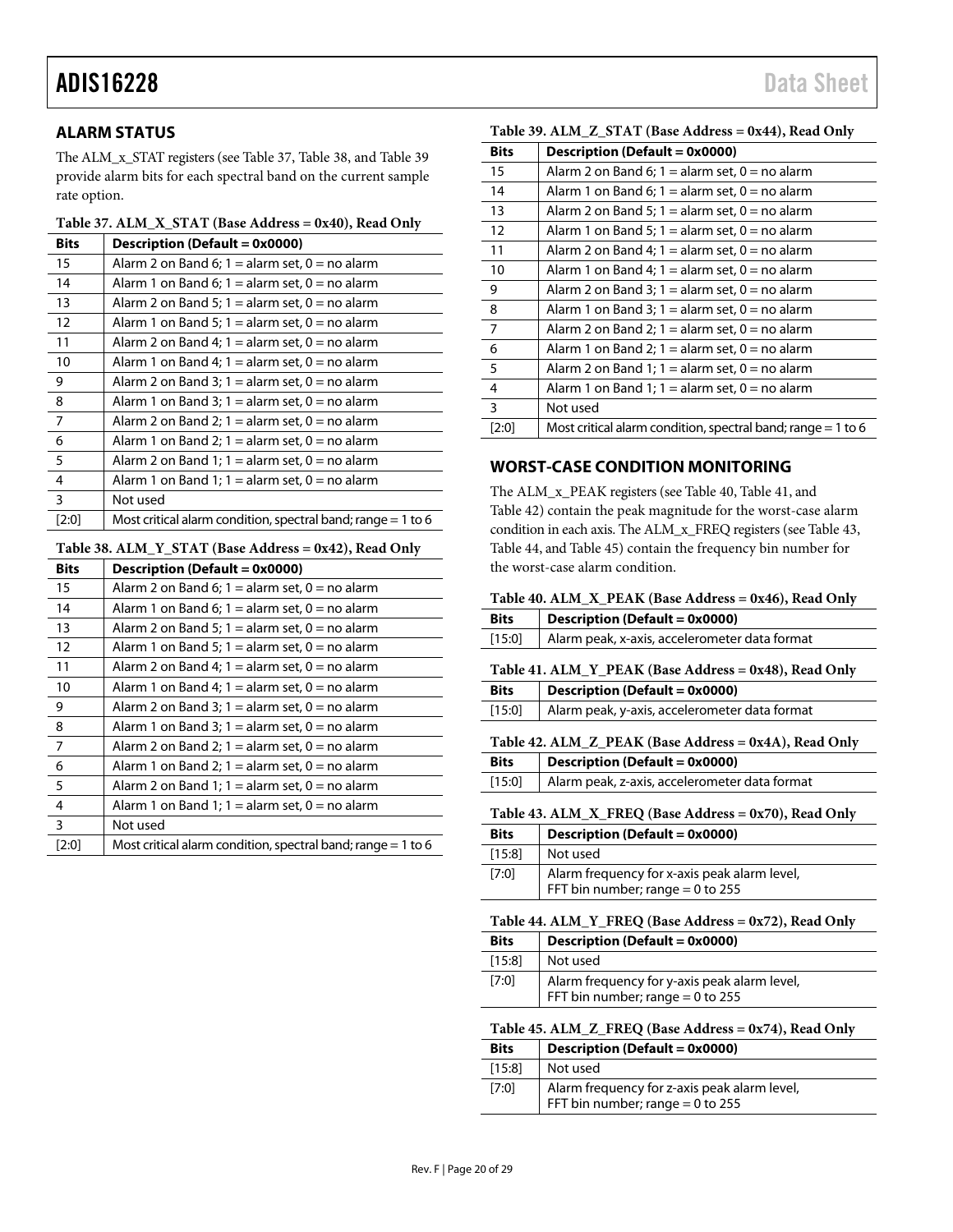# Data Sheet **ADIS16228**

# <span id="page-20-0"></span>READING OUTPUT DATA

The [ADIS16228](http://www.analog.com/adis16228?doc=ADIS16228.pdf) samples, processes, and stores vibration data from three axes  $(x, y, and z)$  into the data buffer and FFT records (if selected). In manual time capture mode, the record for each axis contains 512 samples. In manual and automatic FFT mode, each record contains the 256-point FFT result for each accelerometer axis. [Table 46](#page-20-5) provides a summary of registers that provide access to processed sensor data.

| <b>Register</b>  | <b>Address</b> | <b>Description</b>            |  |
|------------------|----------------|-------------------------------|--|
| TEMP OUT         | 0x08           | Internal temperature          |  |
| SUPPLY_OUT       | 0x0A           | Internal power supply         |  |
| <b>BUF PNTR</b>  | 0x10           | Data buffer index pointer     |  |
| <b>REC PNTR</b>  | 0x12           | FFT record index pointer      |  |
| X BUF            | 0x14           | X-axis accelerometer buffer   |  |
| Y BUF            | 0x16           | Y- axis accelerometer buffer  |  |
| Z BUF            | 0x18           | Z- axis accelerometer buffer  |  |
| <b>GLOB CMD</b>  | 0x3E           | FFT record retrieve command   |  |
| TIME STAMP L     | 0x4C           | Time stamp, lower word        |  |
| TIME STAMP H     | 0x4E           | Time stamp, upper word        |  |
| <b>REC INFO1</b> | 0x6E           | FFT record header information |  |
| REC INFO2        | 0x76           | FFT record header information |  |
|                  |                |                               |  |

### <span id="page-20-5"></span>**Table 46. Output Data Registers**

# <span id="page-20-1"></span>**READING DATA FROM THE DATA BUFFER**

After completing a spectral record and updating each data buffer, the [ADIS16228](http://www.analog.com/adis16228?doc=ADIS16228.pdf) loads the first data sample from each data buffer into the x\_BUF registers (see [Table 49,](#page-21-5) [Table 50,](#page-21-6) and [Table 51\)](#page-21-7) and sets the buffer index pointer in the BUF\_PNTR register (se[e Table 47\)](#page-20-3) to 0x0000. The index pointer determines which data samples load into the x\_BUF registers. For example, writing  $0x009F$  to the BUF\_PNTR register (DIN =  $0x9100$ , DIN = 0x909F) causes the 160th sample in each data buffer location to load into the x\_BUF registers. The index pointer increments with every x\_BUF read command, which causes the next set of capture data to load into each capture buffer register automatically. This enables an efficient method for reading all 256 samples in a record, using sequential read commands, without having to manipulate the BUF\_PNTR register.



#### <span id="page-20-3"></span>**Table 47. BUF\_PNTR (Base Address = 0x10), Read/Write**

| <b>Bits</b> | Description (Default = 0x0000)                     |  |  |
|-------------|----------------------------------------------------|--|--|
| [15:9]      | Not used                                           |  |  |
| [8:0]       | Data bits; range = 0 to 255 (FFT), 0 to 511 (time) |  |  |

### <span id="page-20-2"></span>**ACCESSING FFT RECORD DATA**

The FFT records can be stored in flash memory. The REC\_PNTR register (se[e Table 48\)](#page-20-4) and GLOB\_CMD[13] (see [Table 64\)](#page-23-5) provide access to the FFT records, as shown i[n Figure 22.](#page-20-6) For example, set  $REC_PNTR[7:0] = 0x0A$  (DIN = 0x920A) and GLOB  $CMD[13] = 1$  (DIN = 0xBF20) to load FFT Record 10 in the FFT buffer for SPI/register access.

#### <span id="page-20-4"></span>**Table 48. REC\_PNTR (Base Address = 0x12), Read/Write**

| <b>Bits</b> | Description (Default = $0x0000$ ) |  |  |
|-------------|-----------------------------------|--|--|
| [15:4]      | Not used                          |  |  |
| [3:0]       | Data bits                         |  |  |



<span id="page-20-6"></span>*Figure 22. FFT Record Access*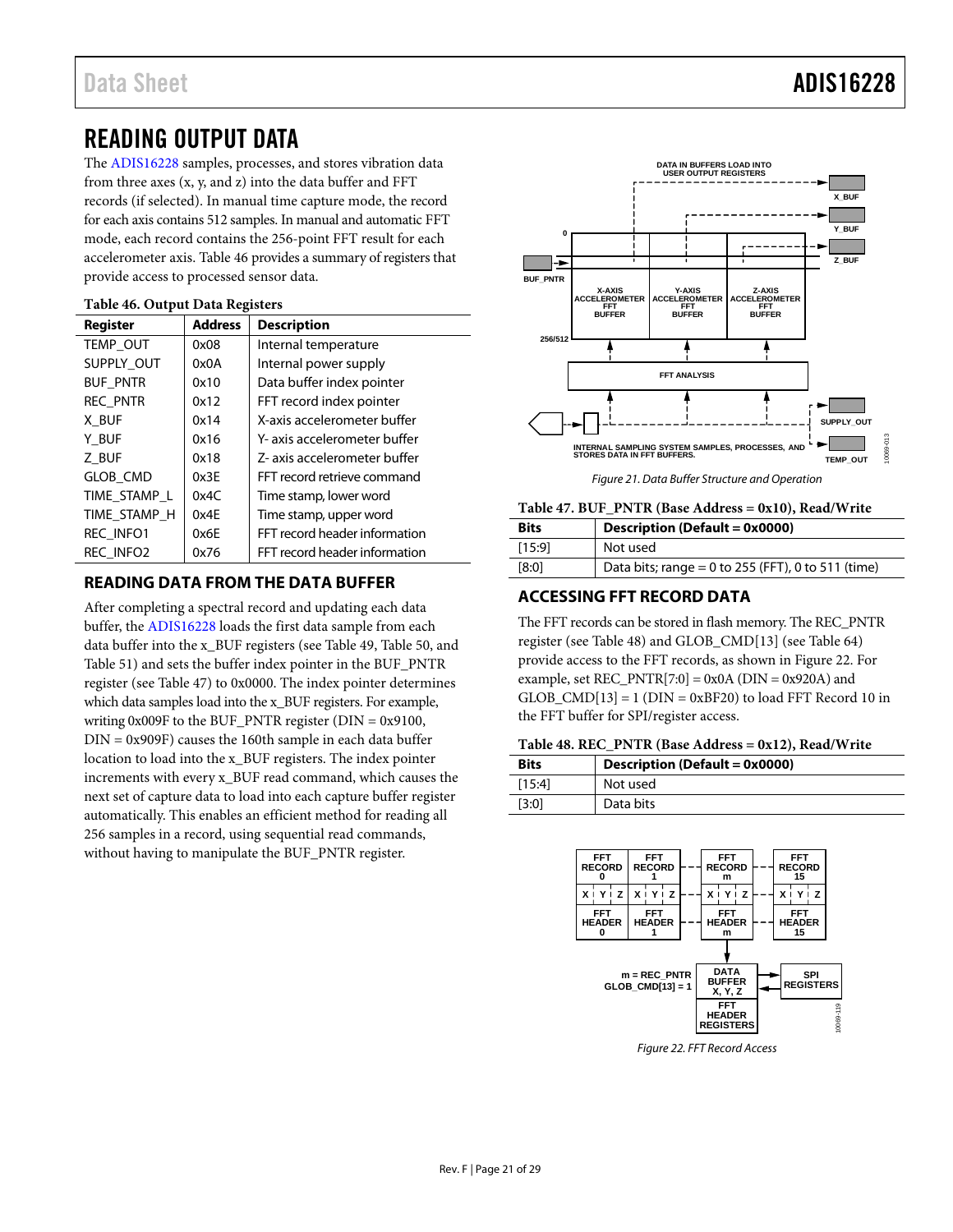# <span id="page-21-0"></span>**DATA FORMAT**

[Table 49,](#page-21-5) [Table 50,](#page-21-6) an[d Table 51](#page-21-7) list the bit assignments for the x\_BUF registers. The acceleration data format depends on the range scale setting in REC\_CTRL2 (see [Table 14\)](#page-15-4) and the recording mode settings in REC\_CTRL1 (see [Table 9\)](#page-11-2). [Table 52](#page-21-8) provides some data formatting examples for the FFT mode, and [Table 53](#page-21-9) offers some data formatting examples for the 16-bit, twos complement format used in manual time mode.

#### <span id="page-21-5"></span>**Table 49. X\_BUF (Base Address = 0x14), Read Only**

| <b>Bits</b> | <b>Description (Default = 0x8000)</b>          |  |  |  |
|-------------|------------------------------------------------|--|--|--|
| [15:0]      | X-acceleration data buffer register.           |  |  |  |
|             | See Table 15 for scale sensitivity.            |  |  |  |
|             | Format = twos complement (time), binary (FFT). |  |  |  |

#### <span id="page-21-6"></span>**Table 50. Y\_BUF (Base Address = 0x16), Read Only**

| <b>Bits</b> | <b>Description (Default = 0x8000)</b>          |  |  |  |
|-------------|------------------------------------------------|--|--|--|
| $[15:0]$    | Y-acceleration data buffer register.           |  |  |  |
|             | See Table 15 for scale sensitivity.            |  |  |  |
|             | Format = twos complement (time), binary (FFT). |  |  |  |

#### <span id="page-21-7"></span>**Table 51. Z\_BUF (Base Address = 0x18), Read Only**

| <b>Bits</b> | Description (Default = 0x8000)                 |  |  |  |
|-------------|------------------------------------------------|--|--|--|
| [15:0]      | Z-acceleration data buffer register.           |  |  |  |
|             | See Table 15 for scale sensitivity.            |  |  |  |
|             | Format = twos complement (time), binary (FFT). |  |  |  |

#### <span id="page-21-8"></span>**Table 52. FFT Mode, 5** *g* **Range, Data Format Examples**

| <b>Acceleration (mg)</b>   | <b>LSB</b>    | <b>Hex</b> | <b>Binary</b>       |
|----------------------------|---------------|------------|---------------------|
| 4.999.9237                 | 65,535        | 0xFFFF     | 1111 1111 1111 1111 |
| $100 \times 5 \div 65,536$ | 100           | 0x0064     | 0000 0000 0110 0100 |
| $2 \times 5 \div 65,536$   | $\mathcal{P}$ | 0x0002     | 0000 0000 0000 0010 |
| $1 \times 5 \div 65,536$   |               | 0x0001     | 0000 0000 0000 0001 |
|                            | 0             | 0x0000     | 0000 0000 0000 0000 |

#### <span id="page-21-9"></span>**Table 53. Manual Time Mode, 5** *g* **Range, Data Format Examples**

| <b>Acceleration (mg)</b>  | <b>LSB</b> | <b>Hex</b> | <b>Binary</b>       |
|---------------------------|------------|------------|---------------------|
| +4999.847                 | $+32,767$  | 0x7FFF     | 1111 1111 1111 1111 |
| ~1000                     | $+6,554$   | 0x199A     | 0001 0001 10011010  |
| $+2 \times 5 \div 32,768$ | $+2$       | 0x0002     | 0000 0000 0000 0010 |
| $+1 \times 5 \div 32,768$ | $+1$       | 0x0001     | 0000 0000 0000 0001 |
| 0                         | 0          | 0x0000     | 0000 0000 0000 0000 |
| $-1 \times 5 \div 32,768$ | $-1$       | 0xFFFF     | 1111 1111 1111 1111 |
| $-2 \times 5 \div 32,768$ | $-2$       | 0xFFFE     | 1111 1111 1111 1110 |
| $\sim$ -1000              | $-6554$    | 0xE666     | 1110 0110 0110 0110 |
| $-5000$                   | $-32,768$  | 0x8000     | 1000 0000 0000 0000 |

# <span id="page-21-1"></span>**REAL-TIME DATA COLLECTION**

When using real-time mode, select the output channel by reading the associated x\_BUF register. For example, set DIN = 0x1600 to select the y-axis sensor for sampling. After selecting the channel, use the data-ready signal to trigger subsequent data reading of the Y\_BUF register. In this mode, use the time domain data formatting for a range setting of 20 *g*, as shown i[n Table 15.](#page-15-5)

#### <span id="page-21-2"></span>**POWER SUPPLY/TEMPERATURE**

At the end of each spectral record, th[e ADIS16228](http://www.analog.com/adis16228?doc=ADIS16228.pdf) also measures power supply and internal temperature. It accumulates a 5.12 ms record of power supply measurements at a sample rate of 50 kHz and takes 64 samples of internal temperature data over a period of 1.7 ms. The average of the power supply and internal temperature loads into the SUPPLY\_OUT register (see [Table 54\)](#page-21-4) and the TEMP\_OUT register (se[e Table 56\)](#page-21-3), respectively. When using real-time mode, these registers update only when this mode starts.

<span id="page-21-4"></span>

| Table 54. SUPPLY_OUT (Base Address = 0x0A), Read Only |  |  |  |  |
|-------------------------------------------------------|--|--|--|--|
|-------------------------------------------------------|--|--|--|--|

| <b>Bits</b> | Description (Default = 0x8000)                      |
|-------------|-----------------------------------------------------|
|             | $[15:12]$ Not used                                  |
| [11:0]      | Power supply, binary, $3.3 V = 0xA8F$ , 1.22 mV/LSB |
|             |                                                     |

# **Table 55. Power Supply Data Format Examples**

| Supply Level (V)  | <b>LSB</b> | Hex   | <b>Binary</b>  |
|-------------------|------------|-------|----------------|
| 3.6               | 2949       | 0xB85 | 1011 1000 0101 |
| $3.3 + 0.0012207$ | 2704       | 0xA90 | 1010 1001 0000 |
| 3.3               | 2703       | 0xA8F | 1010 1000 1111 |
| $3.3 - 0.0012207$ | 2702       | 0xA8E | 1010 1000 1110 |
| 3.15              | 2580       | 0xA14 | 1010 0001 0100 |

#### <span id="page-21-3"></span>**Table 56. TEMP\_OUT (Base Address = 0x08), Read Only**

| <b>Bits</b> | Description (Default = 0x8000)                                                          |
|-------------|-----------------------------------------------------------------------------------------|
| $[15:12]$   | Not used                                                                                |
| [11:0]      | Temperature data, offset binary, $1278$ LSB = $+25^{\circ}$ C,<br>$-0.47^{\circ}$ C/LSB |

#### **Table 57. Internal Temperature Data Format Examples**

| Temperature (°C) | <b>LSB</b> | Hex   | <b>Binary</b>  |
|------------------|------------|-------|----------------|
| 125              | 1065       | 0x429 | 0100 0010 1001 |
| $25 + 0.47$      | 1277       | 0x4FD | 0100 1111 1101 |
| 25               | 1278       | 0x4FF | 0100 1111 1110 |
| $25 - 0.47$      | 1279       | 0x4FF | 0100 1111 1111 |
| 0                | 1331       | 0x533 | 0101 0011 0011 |
| $-40$            | 1416       | 0x588 | 0101 1000 1000 |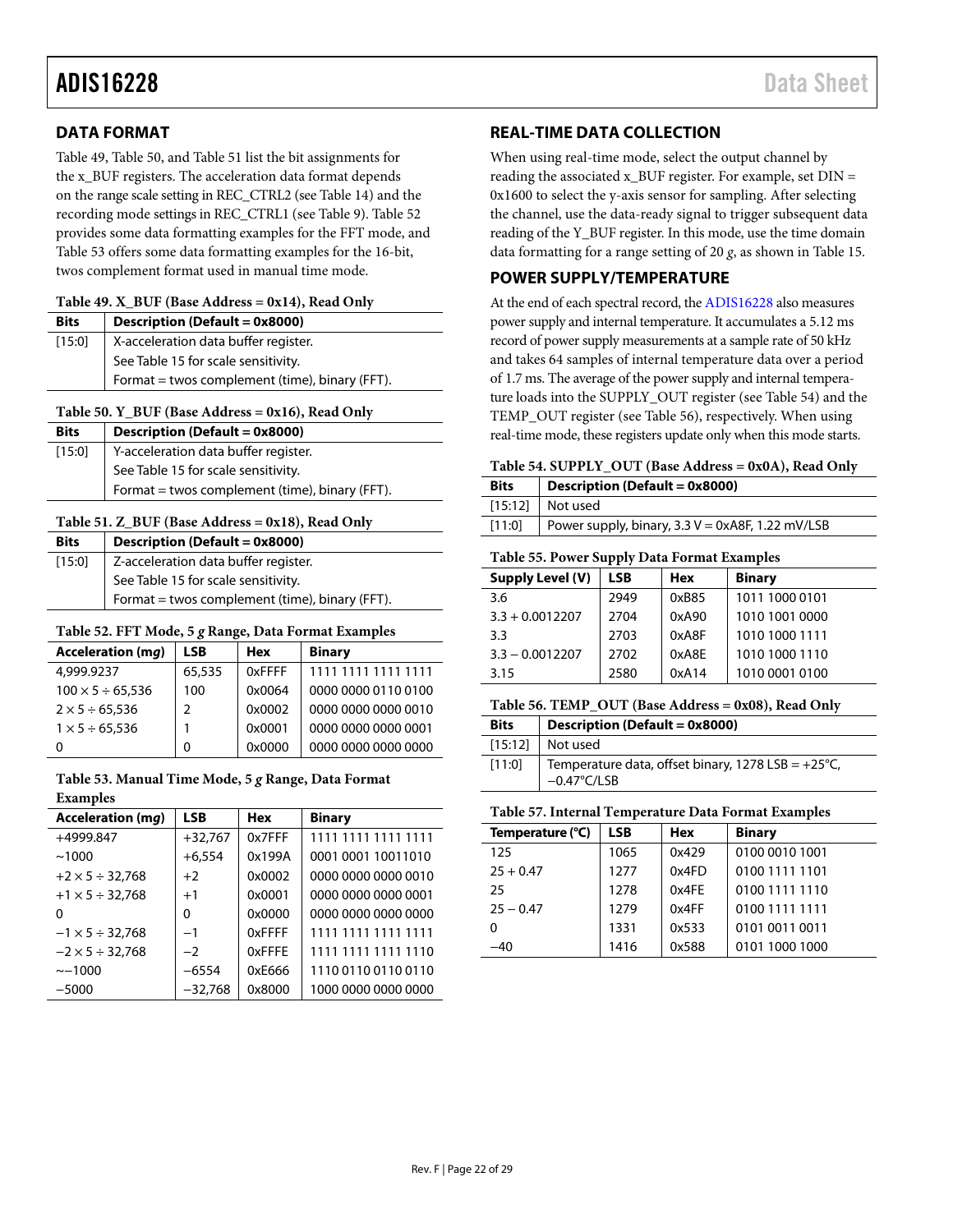# <span id="page-22-0"></span>**FFT EVENT HEADER**

Each FFT record has an FFT header that contains information that fills all of the registers listed i[n Table 58.](#page-22-5) The information in these registers contains recording time, record configuration settings, status/error flags, and several alarm outputs. The registers listed i[n Table 58](#page-22-5) update with every record event and also update with record-specific information when using GLOB\_CMD[13] (see [Table 64\)](#page-23-5) to retrieve a data set from the FFT record in flash memory.

<span id="page-22-5"></span>

| Register         | <b>Address</b> | <b>Description</b>                   |
|------------------|----------------|--------------------------------------|
| DIAG STAT        | 0x3C           | Alarm status                         |
| ALM X STAT       | 0x40           | X-axis alarm status                  |
| ALM_Y_STAT       | 0x42           | Y-axis alarm status                  |
| ALM Z STAT       | 0x44           | Z-axis alarm status                  |
| ALM_X_PEAK       | 0x46           | X-axis alarm peak                    |
| ALM Y PEAK       | 0x48           | Y-axis alarm peak                    |
| ALM Z PEAK       | 0x4A           | Z-axis alarm peak                    |
| TIME STMP L      | 0x4C           | Time stamp, lower word               |
| TIME STMP H      | 0x4E           | Time stamp, upper word               |
| <b>REC INFO1</b> | 0x6E           | FFT record header information        |
| ALM X FREQ       | 0x70           | X-axis alarm frequency of peak alarm |
| ALM Y FREQ       | 0x72           | Y-axis alarm frequency of peak alarm |
| ALM Z FREQ       | 0x74           | Z-axis alarm frequency of peak alarm |
| REC_INFO2        | 0x76           | FFT record header information        |

The REC\_INFO1 register (see [Table 59\)](#page-22-3) and the REC\_INFO2 register (se[e Table 60\)](#page-22-4) capture the settings associated with the current FFT record.

<span id="page-22-3"></span>

| <b>Bits</b> | <b>Description</b>                                        |
|-------------|-----------------------------------------------------------|
| $[15:14]$   | Sample rate option                                        |
|             | $00 = SR0$ , $01 = SR1$ , $10 = SR2$ , $11 = SR3$         |
| [13:12]     | Window setting                                            |
|             | $00 =$ rectangular, 01 = Hanning, 10 = flat top, 11 = N/A |
| [11:10]     | Signal range                                              |
|             | $00 = 1$ g, $01 = 5$ g, $10 = 10$ g, $11 = 20$ g          |
| [9:8]       | Not used (don't care)                                     |
| $[7:0]$     | FFT averages; range $= 1$ to 255                          |
|             |                                                           |

<span id="page-22-4"></span>**Table 60. REC\_INFO2 (Base Address = 0x76), Read Only**

| <b>Bits</b> | <b>Description</b>    |
|-------------|-----------------------|
| [15:4]      | Not used (don't care) |
| [3:0]       | AVG CNT setting       |

The TIME\_STMP\_x registers (se[e Table 61](#page-22-1) an[d Table 62\)](#page-22-2) provide a relative time stamp that identifies the time for the current FFT record.

#### <span id="page-22-1"></span>**Table 61. TIME\_STMP\_L (Base Address = 4C), Read Only**

| <b>Bits</b> | <b>Description (Default = 0x0000)</b>           |
|-------------|-------------------------------------------------|
| [15:0]      | Record time stamp, low integer, binary, seconds |

### <span id="page-22-2"></span>**Table 62. TIME\_STMP\_H (Base Address = 0x4E), Read Only**

| <b>Bits</b> | <b>Description (Default = 0x0000)</b>                   |
|-------------|---------------------------------------------------------|
|             | [15:0] Record time stamp, high integer, binary, seconds |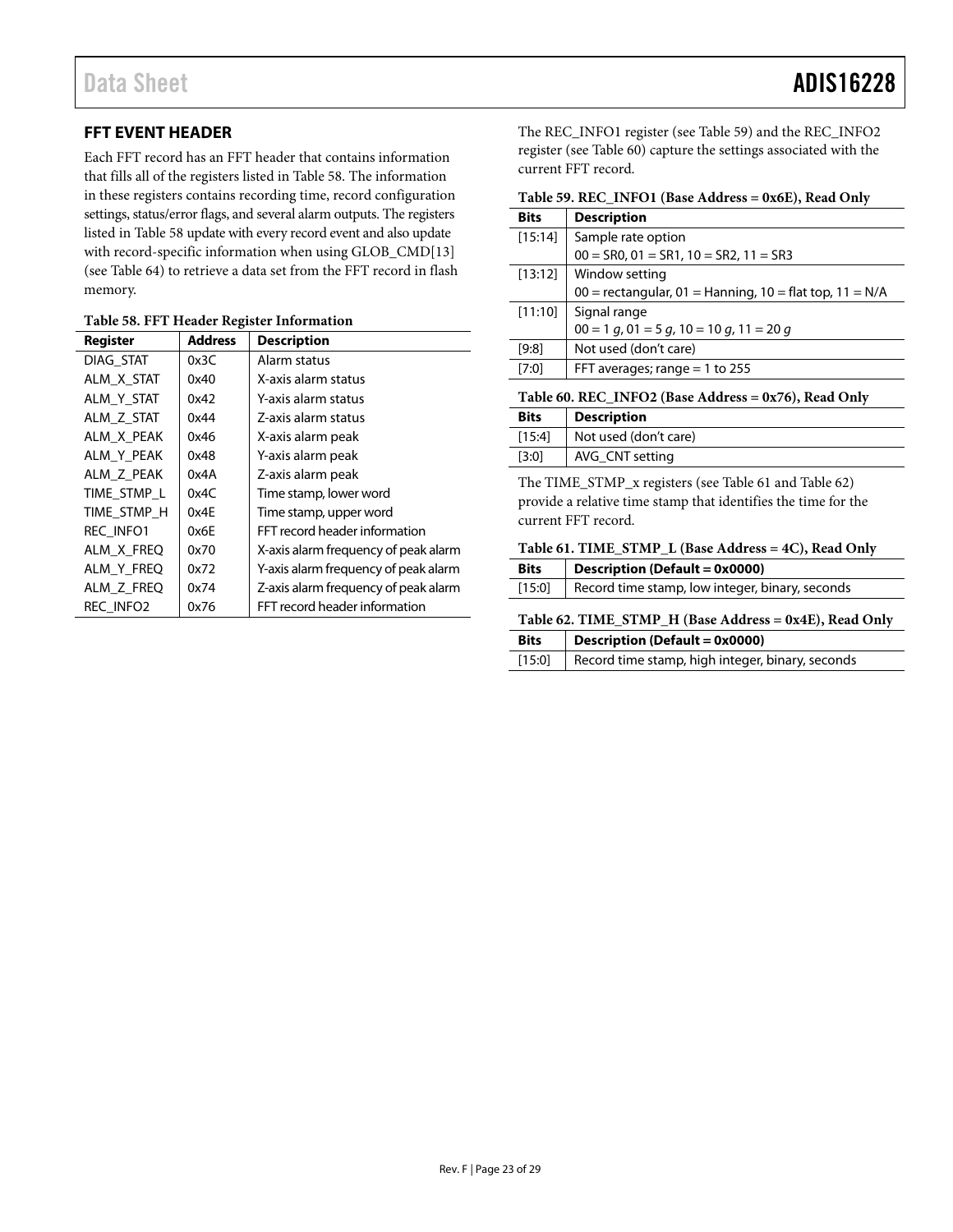# <span id="page-23-0"></span>SYSTEM TOOLS

[Table 63](#page-23-6) provides an overview of the control registers that provide support for system-level functions.

#### <span id="page-23-6"></span>**Table 63. System Tool Register Addresses**

| <b>Register Name</b> | <b>Address</b> | <b>Description</b>                      |
|----------------------|----------------|-----------------------------------------|
| <b>FLASH CNT</b>     | 0x00           | Flash memory write cycle count          |
| DIO CTRL             | 0x36           | Digital input/output configuration      |
| GPIO_CTRL            | 0x38           | General-purpose input/output<br>control |
| DIAG STAT            | 0x3C           | Status/error flags                      |
| GLOB_CMD             | 0x3F           | Global commands                         |
| LOT ID1              | 0x52           | Lot Identification Code 1               |
| LOT ID <sub>2</sub>  | 0x54           | Lot Identification Code 2               |
| PROD ID              | 0x56           | Product identification                  |
| SERIAL NUM           | 0x58           | Serial number                           |
| USER ID              | 0x5C           | User identification register            |

# <span id="page-23-1"></span>**GLOBAL COMMANDS**

The GLOB\_CMD register (se[e Table 64\)](#page-23-5) provides an array of single-write commands for convenience. Setting the assigned bit to 1 activates each function. When the function completes, the bit restores itself to 0. For example, clear the capture buffers by setting GLOB\_CMD $[8] = 1$  (DIN = 0xBF01). All of the commands in the GLOB\_CMD register require that the power supply be within normal limits for the execution times listed i[n Table 64.](#page-23-5) 

<span id="page-23-5"></span>

|  |  |  | Table 64. GLOB_CMD (Base Address = 0x3E), Write Only |
|--|--|--|------------------------------------------------------|
|--|--|--|------------------------------------------------------|

| <b>Bits</b>    | <b>Description</b>                                                      | <b>Execution Time</b> |
|----------------|-------------------------------------------------------------------------|-----------------------|
| 15             | Clear autonull correction                                               | $35 \mu s$            |
| 14             | Retrieve spectral alarm band infor-<br>mation from the ALM_PNTR setting | $40 \mu s$            |
| 13             | Retrieve record data from flash<br>memory                               | 1.9 <sub>ms</sub>     |
| 12             | Save spectral alarm band registers<br>to flash memory                   | $461 \,\mu s$         |
| 11             | Record start/stop                                                       | N/A                   |
| 10             | Set BUF $PNTR = 0x0000$                                                 | 36 µs                 |
| 9              | Clear spectral alarm band<br>registers from flash memory                | 25.8 ms               |
| 8              | Clear records                                                           | $25.9$ ms             |
| $\overline{7}$ | Software reset                                                          | 52 ms                 |
| 6              | Save registers to flash memory                                          | 29.3 ms               |
| 5              | Flash test, compare sum of flash<br>memory with factory value           | 5 <sub>ms</sub>       |
| $\overline{4}$ | Clear DIAG_STAT register                                                | $36 \mu s$            |
| 3              | Restore factory register settings<br>and clear the capture buffers      | 84 ms                 |
| $\mathfrak{D}$ | Self-test, result in DIAG STAT[5]                                       | 32.9 ms               |
| 1              | Power-down                                                              | N/A                   |
| 0              | Autonull                                                                | 822 ms                |

# <span id="page-23-2"></span>**STATUS/ERROR FLAGS**

The DIAG\_STAT register (see [Table 65\)](#page-23-4) provides a number of status/error flags that reflect the conditions observed in a recording during SPI communication and diagnostic tests. An error condition is indicated by a setting of 1; and all of the error flags are sticky, which means that they remain until they are reset by setting GLOB\_CMD $[4] = 1$  (DIN = 0xBE10) or by starting a new recording event. DIAG\_STAT[14:8] indicates which ALM\_x\_MAGx thresholds were exceeded during a recording event. The flag in DIAG\_STAT[3] indicates that the total number of SCLK clocks is not a multiple of 16.

<span id="page-23-4"></span>

| <b>Bits</b>    | Description (Default = 0x0000)                                                       |
|----------------|--------------------------------------------------------------------------------------|
| 15             | Not used (don't care)                                                                |
| 14             | System alarm flag                                                                    |
| 13             | Z-axis, Spectral Alarm 2 flag                                                        |
| 12             | Y-axis, Spectral Alarm 2 flag                                                        |
| 11             | X-axis, Spectral Alarm 2 flag                                                        |
| 10             | Z-axis, Spectral Alarm 1 flag                                                        |
| 9              | Y-axis, Spectral Alarm 1 flag                                                        |
| 8              | X-axis, Spectral Alarm 1 flag                                                        |
| 7              | Data ready/busy indicator (0 = busy, 1 = data ready)                                 |
| 6              | Flash test result, checksum flag                                                     |
| 5              | Self-test diagnostic error flag                                                      |
| 4              | Recording escape flag, indicates use of the SPI-driven<br>interruption command, 0xE8 |
| 3              | SPI communication failure (SCLKs $\neq$ even multiple of 16)                         |
| $\overline{2}$ | Flash update failure                                                                 |
| 1              | Power supply > 3.625 V                                                               |
| 0              | Power supply $< 3.125$ V                                                             |
|                |                                                                                      |

# <span id="page-23-3"></span>**POWER-DOWN**

To power down the  $ADIS16228$ , set  $GLOB\_CMD[1] = 1$  ( $DIN =$ 0xBE02). To reduce power consumption, set  $REC_CTRL1[7] = 1$ , which automatically results in a power-down after a record is complete. Toggle the CS line from high to low to wake up the device and place it in an idle state, where it waits for the next command. When DOI1 is configured as an external trigger, toggling it can wake up the device, as well. Using DIO1 for this purpose avoids the potential for multiple devices contending for DOUT when waking up with the CS line approach. After completing the record cycle, the device remains awake. Use GLOB\_CMD[1] to put it back to sleep after reading the record data.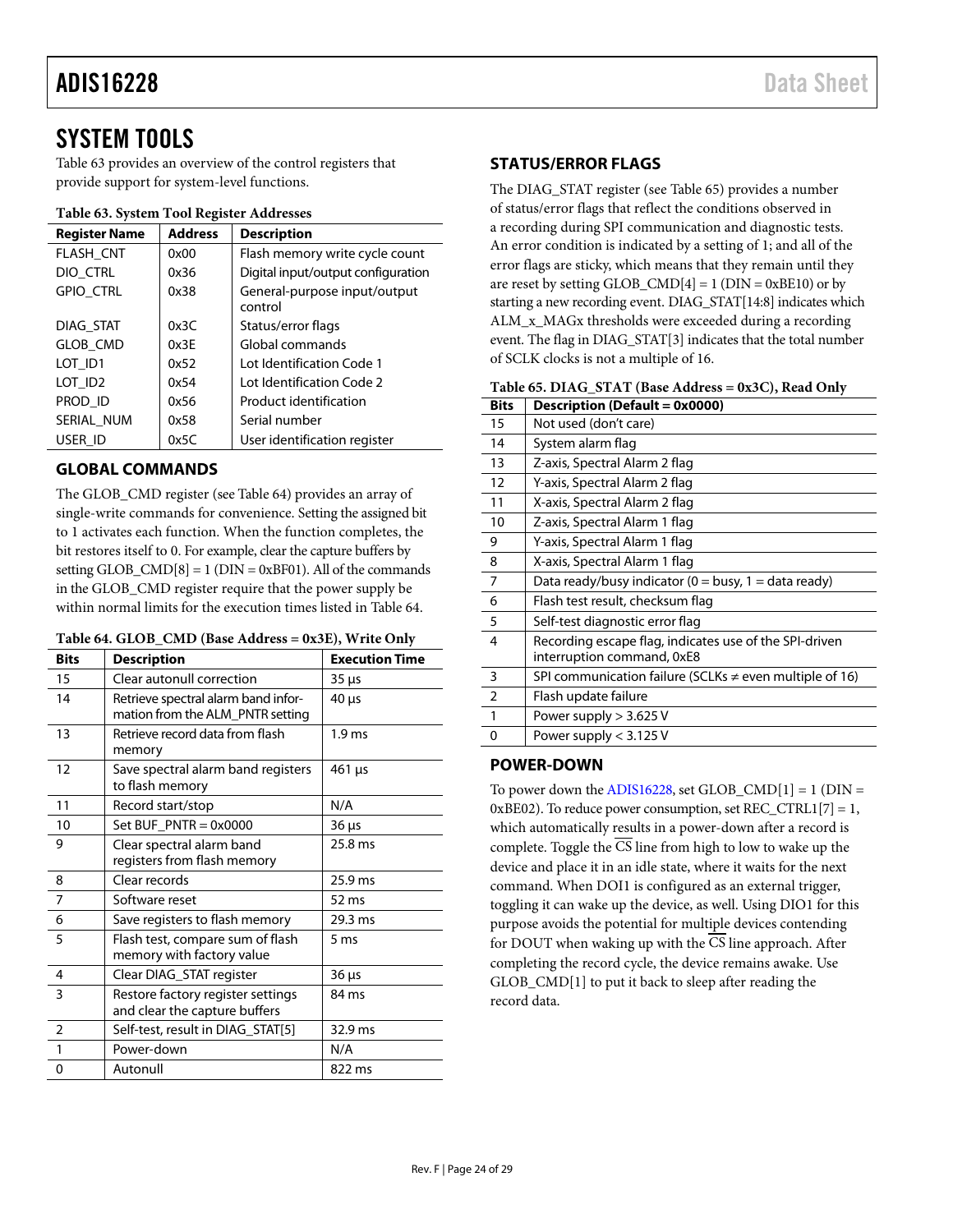# Data Sheet **ADIS16228**

# <span id="page-24-0"></span>**OPERATION MANAGMENT**

The [ADIS16228](http://www.analog.com/adis16228?doc=ADIS16228.pdf) SPI port supports two different communication commands while it is processing data or executing a command associated with the GLOB\_CMD register (see [Table 64\)](#page-23-5): reading DIAG\_STAT (DIN = 0x3C00) (see [Table 65\)](#page-23-4) and the escape code  $(DIN = 0xE8E8)$ . The SPI ignores all other commands when the processor is busy.

### *Software Busy Indicator*

Use the DIAG\_STAT read command to poll DIAG\_STAT[7], which is equal to 0 when the processor is busy and equal to 1 when the processor is idle and data is ready for SPI communications.

### *Software Escape Code*

The only SPI command that is available when the processor is busy capturing data is the escape code, which is 0xE8E8. This command is not available for interrupting any other processing tasks. Send this command in a repeating pattern, with a small delay between each write cycle, to the DIN pin while monitoring DIAG\_STAT[7]. The following code example illustrates this process:

```
DIAG STAT = 0;DIAG_STAT = read\_reg(0x3C);while ((DIAG_STAT & 0x0080) == 0)
{
      write_reg(0xE8E8)
      delay_us(50)
      DIAG_STAT = read_reg(0x3C)
}
```
# <span id="page-24-1"></span>**INPUT/OUTPUT FUNCTIONS**

The DIO\_CTRL register (see [Table 66\)](#page-24-2) provides configuration control options for the two digital input/output lines, DIO1 and DIO2.

# *Busy Indicator*

The busy indicator is an output signal that indicates internal processor activity. This signal is active during data recording events or internal processing (GLOB\_CMD functions, for example). The factory default setting for DIO\_CTRL sets DIO1 as a positive, active high, busy indicator signal. When configured in this manner, use this signal to alert the master processor to read data from data buffers.

# *TriggerInput*

The trigger function provides an input pin for starting record events with a signal pulse. Set DIO  $CTRL[7:0] = 0x2F$  (DIN = 0xB62F) to configure DIO2 as a positive trigger input and keep DIO1 as a busy indicator. To start a trigger, the trigger input signal must transition from low to high and then from high to low. The recording process starts on the high-to-low transition, as shown in [Figure 23,](#page-24-4) and the pulse duration must be at least 2.6 µs.



<span id="page-24-4"></span>*Figure 23. Manual Trigger/Busy Indicator Sequence Example* 

# *Alarm Indicator*

DIO\_CTRL[5:2] provide controls for establishing DIO1 and/or DIO2 as a general alarm output indicator that goes active when any of the flags in DIAG\_STAT[13:8] is active. For example, set  $DIO_CTRL[7:0] = 0x12$  ( $DIN = 0xB612$ ) to configure  $DIO2$  as a generic alarm indicator with an active high polarity. ALM\_ CTRL[6] (se[e Table 26\)](#page-17-3) provides an additional control, which enables DIO2 to reflect Alarm 2 and DIO1 to reflect Alarm 1 when they are selected as alarm indicators in DIO\_CTRL[5:2]. For example, set  $DIO_CTRL[7:0] = 0x17$  ( $DIN = 0xB617$ ) and set ALM\_CTRL $[6] = 1$  (DIN = 0xB440) to establish DIO2 as an active high Alarm 2 indicator and DIO1 as an active high Alarm 1 indicator. Set GLOB\_CMD $[4] = 1$  (DIN = 0xBE10) to clear the DIAG\_STAT error flags and restore the alarm indicator signal to its inactive state.

<span id="page-24-2"></span>

|  |  | Table 66. DIO_CTRL (Base Address = 0x36), Read/Write |  |  |  |
|--|--|------------------------------------------------------|--|--|--|
|--|--|------------------------------------------------------|--|--|--|

| <b>Bits</b> | <b>Description (Default = 0x000F)</b>             |
|-------------|---------------------------------------------------|
| $[15:6]$    | Not used                                          |
| [5:4]       | DIO <sub>2</sub> function selection               |
|             | 00 = general-purpose input/output (use GPIO_CTRL) |
|             | 01 = alarm indicator output (per ALM_CTRL)        |
|             | $10 =$ trigger input                              |
|             | $11 = \text{busy/data-ready indicator output}$    |
| [3:2]       | DIO1 function selection                           |
|             | 00 = general-purpose input/output (use GPIO_CTRL) |
|             | 01 = alarm indicator output (per ALM_CTRL)        |
|             | $10 =$ trigger input                              |
|             | 11 = busy/data-ready indicator output             |
|             | DIO2 line polarity                                |
|             | 1 = active high                                   |
|             | $0 =$ active low                                  |
| 0           | DIO1 line polarity                                |
|             | $1 =$ active high                                 |
|             | $0 =$ active low                                  |

#### *General-Purpose Input/Output*

If the DIO\_CTRL register configures either DIO1 or DIO2 as a general-purpose digital line, use the GPIO\_CTRL register (see [Table 67\)](#page-24-3) to configure its input/output direction, set the output level when configured as an output, and monitor the status of an input.

#### <span id="page-24-3"></span>**Table 67. GPIO\_CTRL (Base Address = 0x38), Read/Write**

| <b>Bits</b> | <b>Description (Default = 0x0000)</b> |
|-------------|---------------------------------------|
| [15:10]     | Not used                              |
| 9           | DIO <sub>2</sub> output level         |
|             | $1 = high$ ; $0 = low$                |
| 8           | DIO1 output level                     |
|             | $1 = high$ ; $0 = low$                |
| [7:2]       | Reserved                              |
| 1           | DIO <sub>2</sub> direction control    |
|             | $1 =$ output; $0 =$ input             |
| O           | DIO1 direction control                |
|             | $1 =$ output; $0 =$ input             |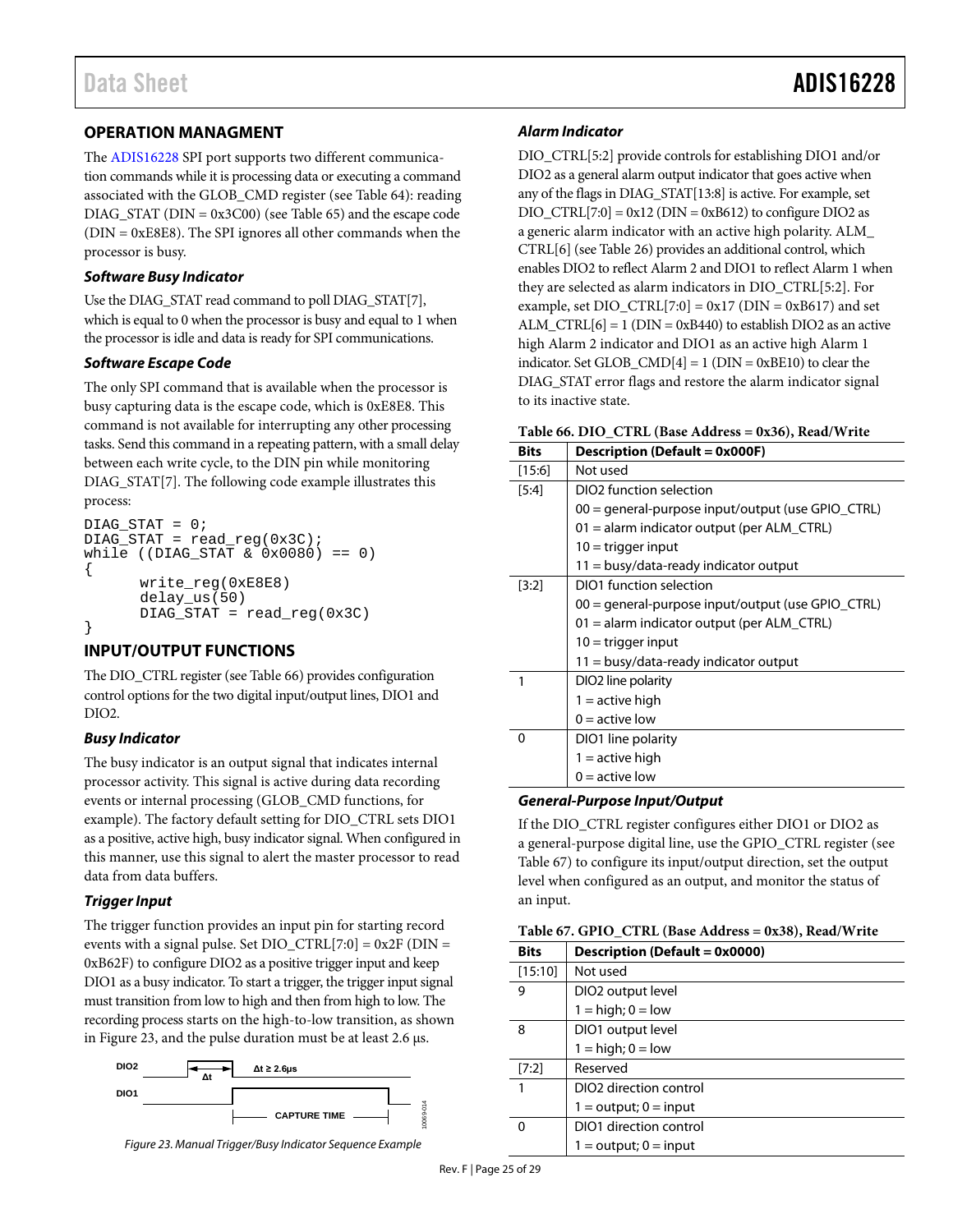# <span id="page-25-0"></span>**SELF-TEST**

**150**

<span id="page-25-3"></span> $\begin{array}{c|c}\n0 & 30 & 40\n\end{array}$ 

Set GLOB\_CMD $[2] = 1$  (DIN = 0xBE04) (se[e Table 64\)](#page-23-5) to run an automatic self-test routine, which reports a pass/fail result to DIAG\_STAT[5] (se[e Table 65\)](#page-23-4).

# <span id="page-25-1"></span>**FLASH MEMORY MANAGEMENT**

Set GLOB\_CMD $[5] = 1$  (DIN = 0xBE20) to run an internal checksum test on the flash memory, which reports a pass/fail result to DIAG\_STAT[6]. The FLASH\_CNT register (se[e Table 68\)](#page-25-4) provides a running count of flash memory write cycles. This is a tool for managing the endurance of the flash memory[. Figure 24](#page-25-3) quantifies the relationship between data retention and junction temperature.

<span id="page-25-4"></span>

|  | Table 68. FLASH_CNT (Base Address = 0x00), Read Only |  |
|--|------------------------------------------------------|--|
|--|------------------------------------------------------|--|

|                   | $\cdots$                                   |
|-------------------|--------------------------------------------|
| <b>Bits</b>       | <b>Description</b>                         |
| [15:0]            | Binary counter for writing to flash memory |
|                   |                                            |
|                   |                                            |
| 600               |                                            |
|                   |                                            |
|                   |                                            |
| 450               |                                            |
|                   |                                            |
| 300               |                                            |
| RETENTION (Years) |                                            |
|                   |                                            |

**JUNCTION TEMPERATURE (°C)**

*Figure 24. Flash®/EE Memory Data Retention*

**55 70 85 100 125 135 150**

10069-015

1069-015

# <span id="page-25-2"></span>**DEVICE IDENTIFICATION**

<span id="page-25-5"></span>

| Table 69. LOT_ID1 (Base Address = 0x52), Read Only |  |  |  |  |  |
|----------------------------------------------------|--|--|--|--|--|
|----------------------------------------------------|--|--|--|--|--|

| <b>Bits</b> | <b>Description</b>                  |
|-------------|-------------------------------------|
|             | [15:0]   Lot identification code    |
|             | - - - - - - - -<br>-- - - - - - - - |

<span id="page-25-6"></span>**Table 70. LOT\_ID2 (Base Address = 0x54), Read Only**

| <b>Bits</b> | <b>Description</b>             |  |
|-------------|--------------------------------|--|
|             | [15:0] Lot identification code |  |
|             |                                |  |

#### <span id="page-25-7"></span>**Table 71. PROD\_ID (Base Address = 0x56), Read Only**

| <b>Bits</b> | <b>Description (Default = 0x3F64)</b> |  |
|-------------|---------------------------------------|--|
|             | $[15:0]$ 0x3F64 = 16,228              |  |

### <span id="page-25-8"></span>**Table 72. SERIAL\_NUM (Base Address = 0x58), Read Only**

| <b>Bits</b> | Description                 |
|-------------|-----------------------------|
| [15:0]      | Serial number, lot specific |

[Table 73](#page-25-9) shows a blank register that is available for writing userspecific identification.

#### <span id="page-25-9"></span>**Table 73. USER\_ID (Base Address = 0x5C), Read/Write**

| <b>Bits</b> | <b>Description (Default = 0x000)</b> |  |
|-------------|--------------------------------------|--|
| [15:0]      | User-written identification          |  |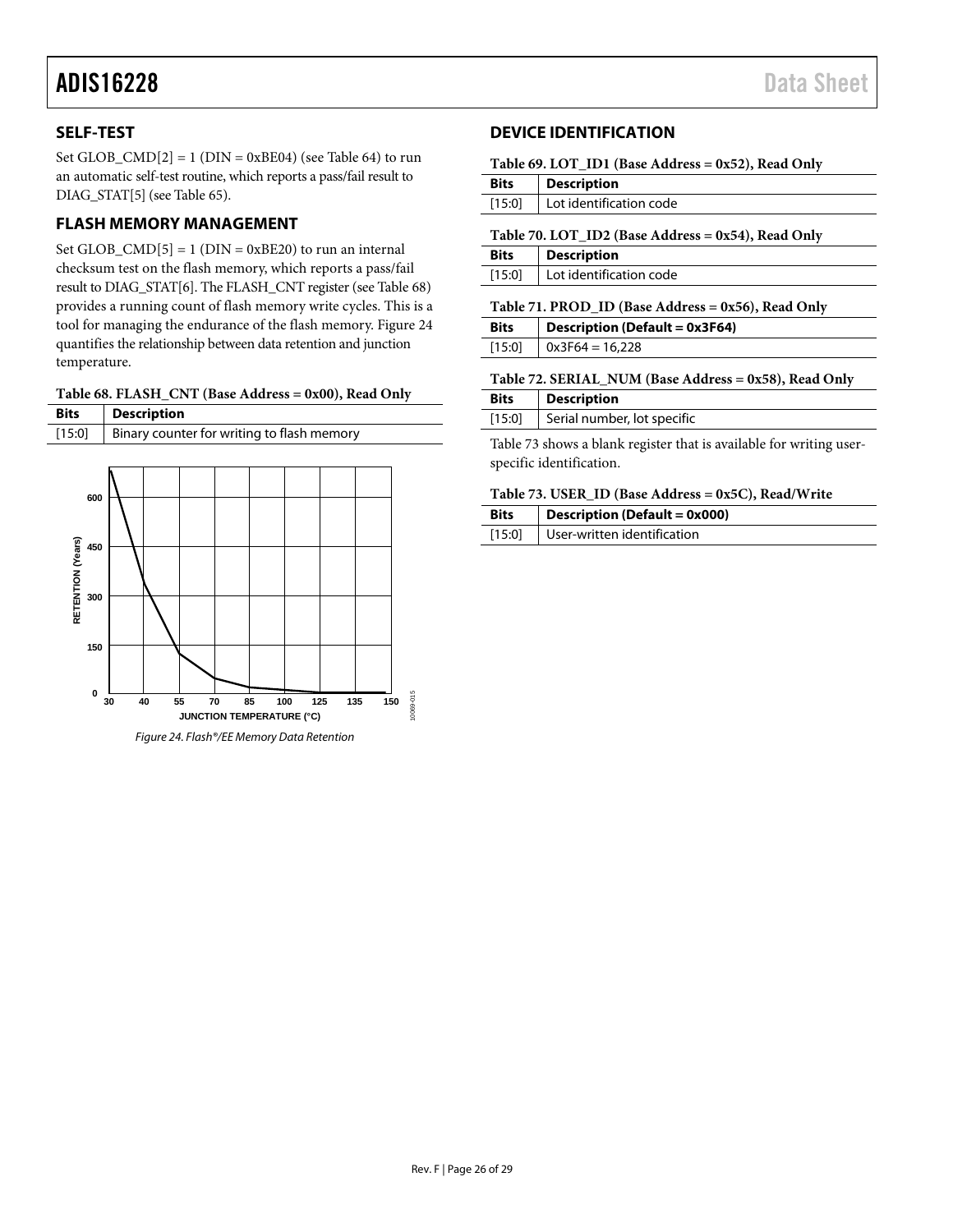# <span id="page-26-0"></span>APPLICATIONS INFORMATION

# <span id="page-26-1"></span>**MATING CONNECTOR**

The mating connector for the [ADIS16228,](http://www.analog.com/adis16228?doc=ADIS16228.pdf) J2, is the AVX<sup>®</sup> 04-6288-015-000-846[. Figure 25](#page-26-4) provides a close-up view of this connector, which clamps down on the flex cable to press its metal pads onto the metal pads inside of the mating connector.

<span id="page-26-4"></span>

# <span id="page-26-2"></span>**BREAKOUT BOARD**

The [ADIS16ACL1/PCBZ](http://www.analog.com/EVAL-ADIS16ACL1?doc=ADIS16228.pdf) breakout board provides a convenient means for connecting th[e ADIS16228](http://www.analog.com/adis16228?doc=ADIS16228.pdf) to an embedded processor, using a standard ribbon cable. This printed circuit board (PCB) provides four mounting holes (one in each corner), which provide clearance for 4-40 machine screws.

J1 is a 16-pin connector, which mates with 2 mm pitch, IDC ribbon cables, such as the TCSD series from Samtec®. The LEDs (D1 and D2) are not populated; however, the pads are available to install to provide a visual representation of the DIO1 and DIO2 signals. The pads accommodate VCC™ CMD28-21VRC/TR8, which works well when R1 and R2 are approximately 400  $\Omega$ (0603 pad sizes).

# <span id="page-26-3"></span>**PC-BASED EVALUATION TOOLS**

The [ADIS16ACL1/PCBZ](http://www.analog.com/EVAL-ADIS16ACL1?doc=ADIS16228.pdf) provides a simple way to connect the [ADIS16228](http://www.analog.com/adis16228?doc=ADIS16228.pdf) to the [EVAL-ADIS2](http://www.analog.com/eval-adis2-wiki-guide?doc=ADIS16228.pdf) evaluation system, which provides a PC-based method for evaluation of basic function and performance. For more information, visit the [EVAL-ADIS2](http://www.analog.com/eval-adis2-wiki-guide?doc=ADIS16228.pdf)  [Evaluation System](http://www.analog.com/eval-adis2-wiki-guide?doc=ADIS16228.pdf) page on the Analog Devices, Inc., website.



*Figure 26[. ADIS16ACL1/PCBZ](http://www.analog.com/EVAL-ADIS16ACL1?doc=ADIS16228.pdf) Top Level View/Dimensions*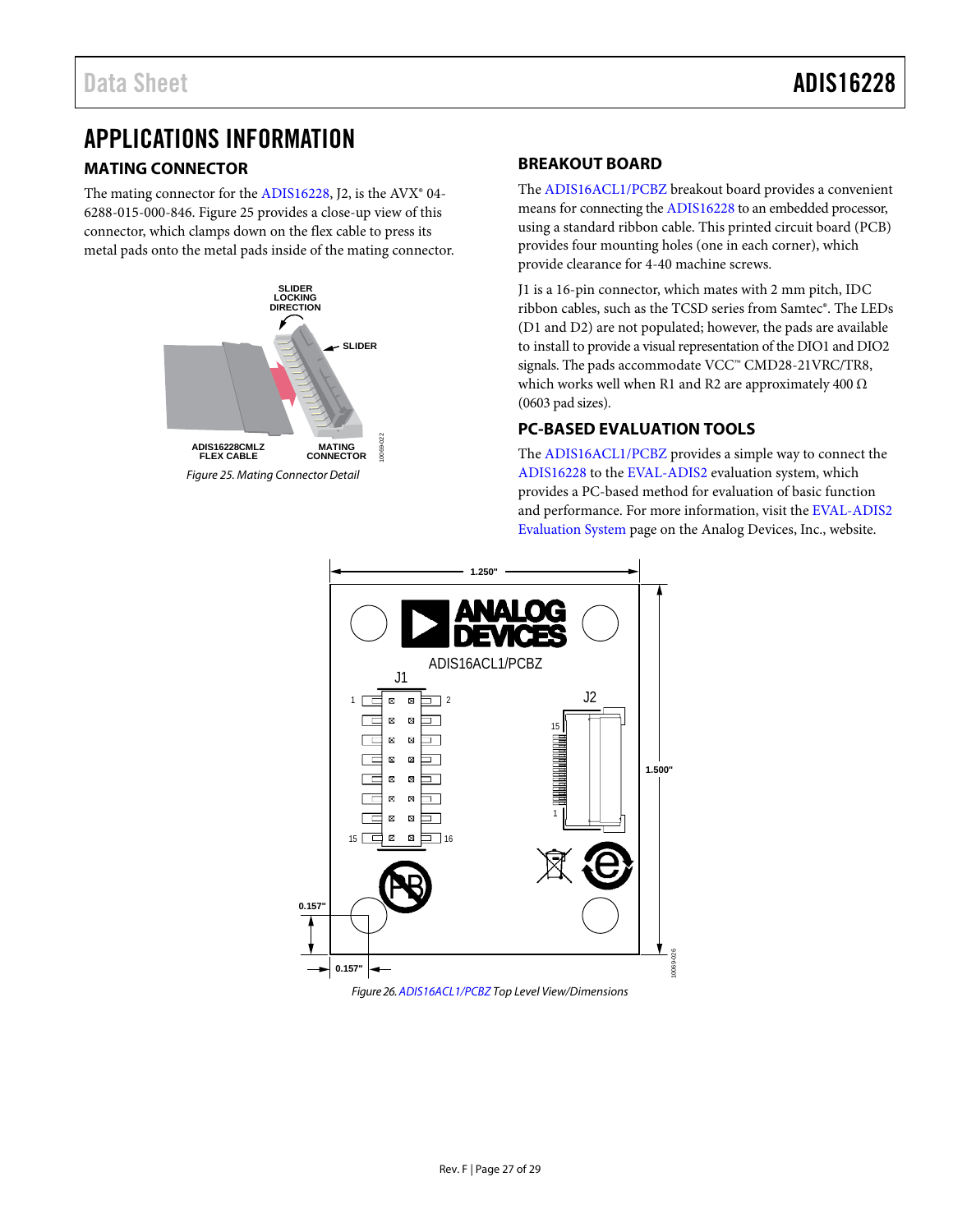# ADIS16228 Data Sheet



*Figure 27. Electrical Schematic*